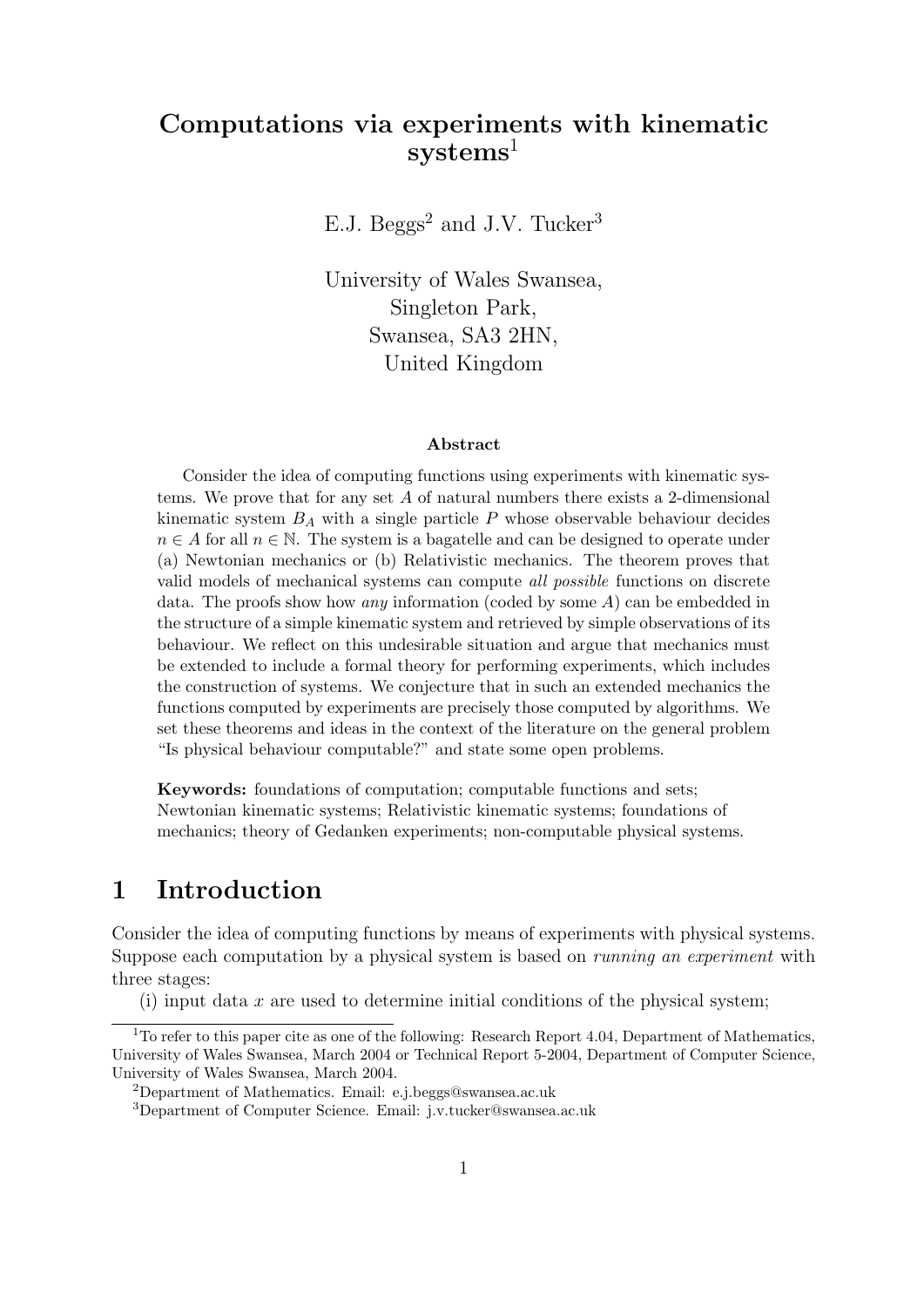(ii) the system operates for a finite time; and

(iii) output data  $\gamma$  are obtained by measuring the observable behaviour of a system. The function f computed by a series of such experiments is simply the relation  $y = f(x)$ .

Typically, experiments on physical systems compute functions on continuous data, such as functions of the form  $f: \mathbb{R}^n \to \mathbb{R}^m$ , on the set R of real numbers; but they can also compute functions on discrete data, such as functions of the form  $f: \mathbb{N}^n \to \mathbb{N}^m$ , on the set  $\mathbb N$  of natural numbers. The questions arise:

What are the functions computable by experiments with physical systems? How do they compare with the functions computable by algorithms?

This concept of experimental computation is both old and general. It can be found in ideas about (a) technologies for making machines and (b) modelling physical and biological systems. The concept is also complicated and in need of systematic theoretical investigation. In contrast, computability theory, founded by Church, Turing and Kleene in 1936, is a deep theory for the functions computable by algorithms on discrete data (Rogers [46], Odifreddi [36], Griffor [26], Stoltenberg-Hansen and Tucker [54]); it is being extended to continuous data (Aberth[1], Pour-El and Richards [44], Blum et al [8], Tucker and Zucker [60, 61], Weihrauch [62]).

Where there are instruments and machines for aiding calculation one can view a computation as an experiment with a physical system. Current technologies for computing and communication, such as those based on electronics, optics and quantum mechanics, involve the idea of experimental computation. With any new technology comes the question:

Can experimental computation by a system based on a given physical technology define less or more functions than computation by algorithms?

Conversely, where there are physical systems that can be initialised and whose behaviour is observable in some way, functions can be extracted from experiments and used to express their results. For different types of physical system, there have been attempts to pose and answer the question:

Does there exist a physical system of some given type that exhibits non-algorithmically computable behaviour?

We discuss attempts to pose and answer these questions in Section 6.

There is no shortage of examples, results, discussion and debate on experimental computation in special situations. For example, there are a number of ways to simulate a Turing machine by physical systems (e.g., billiard balls) or classes of dynamical systems (e.g., cellular automata). However, the questions about non-computability above do not yet have definitive answers. There is plenty of speculative discussion. Some examples of non-computability are incomplete and, strictly speaking, have the status of conjectures. Some theorems encode non-computability in general classes of mathematical systems (e.g., ODEs) rather than models of specific physical systems (e.g., pendula). There can be problems, too, with the validity of the algorithmic model defining computability in the case of continuous data. We discuss this in Section 6.

For definitive answers, particular examples need to be studied and the precise physical concepts and laws identified that permit or prevent non-computable functions and behaviours. Furthermore, a conceptual analysis is needed to formulate systems of axioms that characterise abstractly, and in general, the information processing capabilities of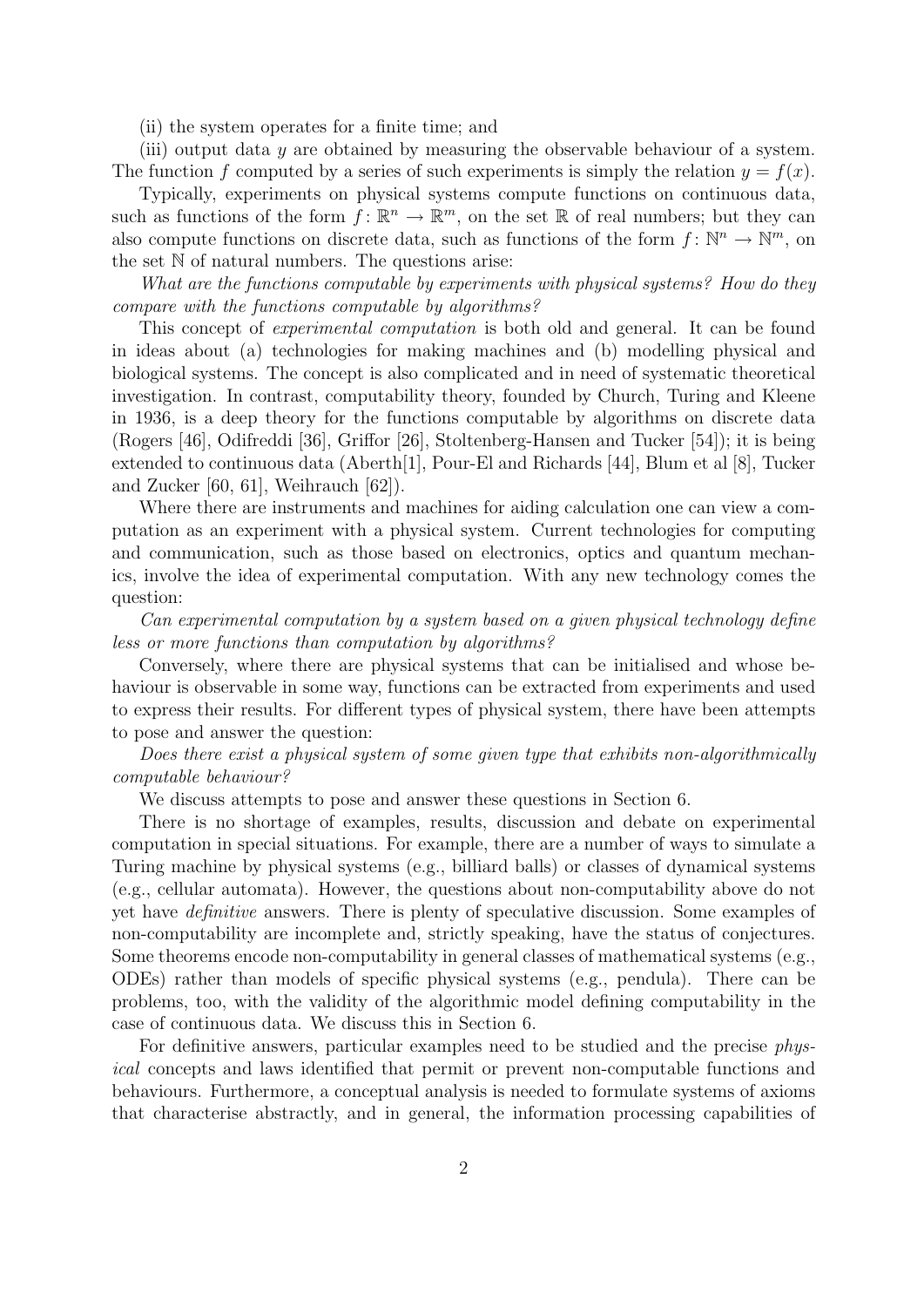physical systems.

Here we will examine some idealised experiments with idealised physical systems. An idealised physical system is a system whose specification and behaviour is governed by an appropriate set of physical laws. We will show there exist simple kinematic systems, which operate under the theories of Newtonian and Relativistic mechanics, that can decide the membership of any subset A of the set  $\mathbb{N} = \{0, 1, 2, \ldots\}$  of natural numbers. The systems are infinite bagatelles that are based on simple energy and momentum conservation principles. They each require unbounded space, time and energy to decide  $n \in \mathbb{N}$ for all n. The Newtonian case is simple. The relativistic case might be considered to be more realistic and it also has a useful theoretical property, a maximum propagation speed for objects or information, the speed of light c. Instead of unbounded velocity in the Newtonian case, in the relativistic case we exploit the fact that the mass of a particle is unbounded as its speed approaches c.

**Theorem 1.1.** Let  $A \subseteq \mathbb{N}$ . There exists a 2-dimensional kinematic system with a single particle P whose observable behaviour decides A. More specifically, the system is an infinite bagatelle for which the following are equivalent: given any  $n \in \mathbb{N}$ 

 $(i)$   $n \in A$ 

(ii) In an experiment, given initial velocity  $V_n$  the particle P leaves and returns to the origin within a known time  $T_n$ .

The system can be designed to operate under

(a) Newtonian mechanics or

(b) Relativistic mechanics.

The velocity  $V_n$  and the time  $T_n$  are easily calculated from n and so by simply projecting the particle and watching the clock while waiting for its return, we can decide A. Thus, mechanical systems *exist* to compute by experiment *all* the functions on N. This fact suggests that the elementary theory of kinematics is undesirably strong. For example, it suggests that any conceivable discrete information can be represented in the behaviour of a ball rolling in along a line.

Now, the proofs explore the coding of non-computable sets into the structure of kinematic systems, rather than into their operation. The simple physical laws that govern their observation and operation will allow any experiment on any given bagatelle. However, it is through the *description* of the system that the computation of any  $\vec{A}$  is possible. If the analysis of the experiment concerned not just the observation of an existing system but the process of assembly or construction of the bagatelle then further conditions on the system would be needed. We suggest a form for such an analysis that would restrict the subsets of N. Thus, the bagatelles show that a formal account of experimentation, that includes the specification and construction of mechanical systems, is needed to answer the questions above. This critique is the subject of Section 5.

In the case of the bagatelle there are certain natural assumptions on experiments that would allow them to compute only the semicomputable and computable subsets of N. Indeed, by choosing  $A \subseteq \mathbb{N}$  to be a complete semicomputable set then the construction yields a new universal computer:

Corollary 1.2. There exists a 2-dimensional kinematic system with a single particle P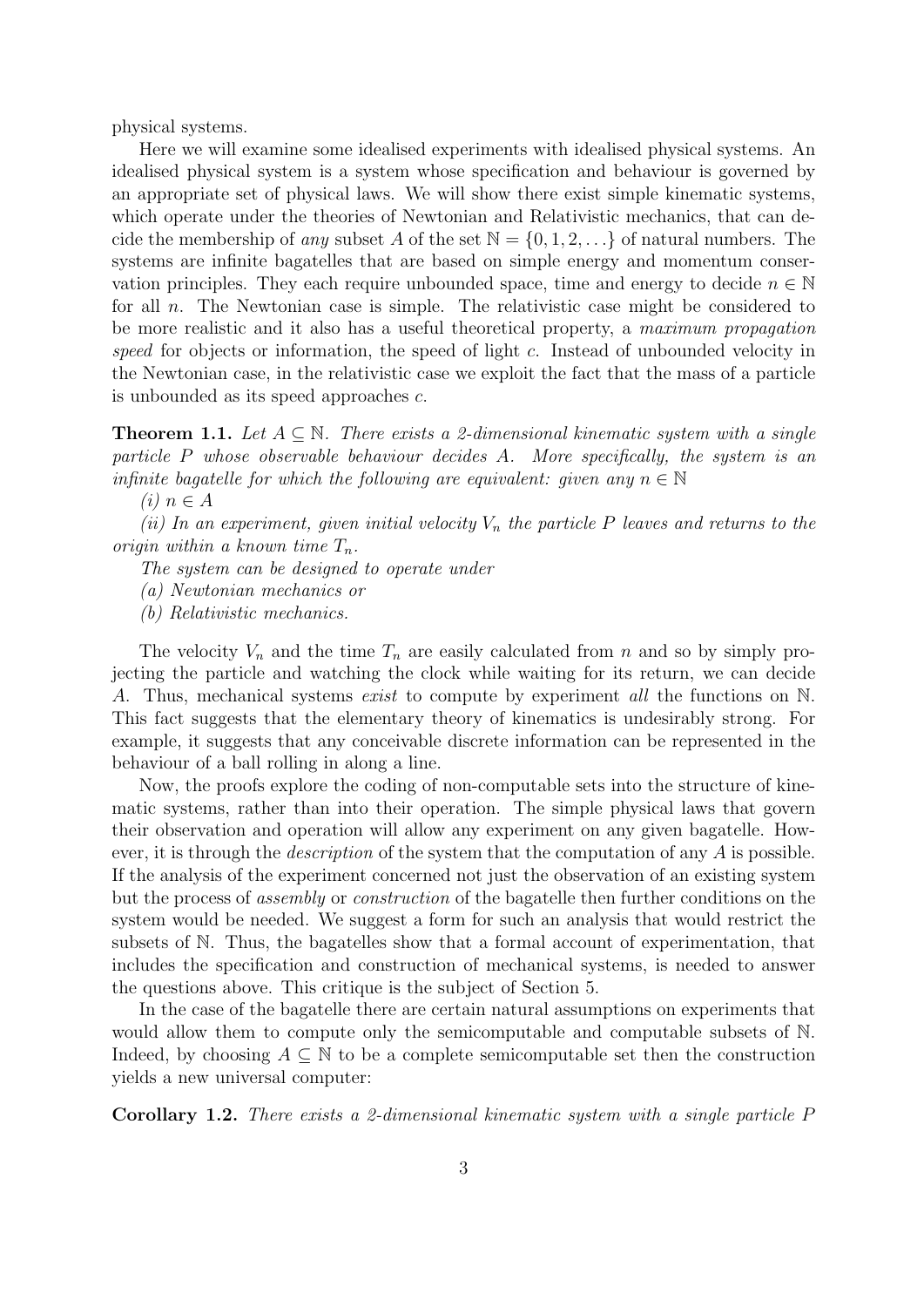that is a universal machine for the the computable partial functions on  $\mathbb{N}$ , *i.e.* the bagatelle computes by experiment all and only the computable partial functions on N.

The structure of the paper is this. In Section 2 we describe the construction of a general type of infinite bagatelle. In Section 3 we complete the description of a bagatelle that decides the membership relation for A under Newtonian mechanics, and in Section 4 we re-design the bagatelle to decide the membership relation for A under Relatvistic mechanics. In Section 5 we reflect on the examples and argue that mechanics is in need of a formal theory of experimentation to answer the questions. Finally, in 6 we discuss earlier work on these questions, a programme for their systematic investigation, and some open problems for kinematics.

## 2 Experiments with an infinite bagatelle

We describe the structure of our bagatelle, and the steps involved in using the bagatelle to compute. The structural form and the experimental procedure of the bagatelle is common to both the Newtonian and Relativistic machines.

Experiments with the bagatelle We consider a bagatelle game. A ball is fired into the bagatelle machine with a specified velocity, and the ball may or may not return in a given time period. Nothing else about the bagatelle is externally observable. The instructions for operating the bagatelle consist of a list of velocities  $V_1$ ,  $V_2$ ,  $V_3$ , etc. and a list of times  $T_1, T_2, T_3$ , etc. These numbers are precisely the same for all Newtonian machines. Similarly the lists of velocities and times are uniform for all relativistic machines.

Each machine can define a subset A of the natural numbers  $\mathbb N$  as follows: Given  $n \in \mathbb{N}$ , you fire a ball into the machine at initial velocity  $V_n$ , and the ball returns in a time  $Return(V_n)$ . Then

$$
n \in A \quad \text{if and only if} \quad \text{Return}(V_n) \le T_n ,n \notin A \quad \text{if and only if} \quad \text{Return}(V_n) \ge T_n + 1 .
$$
 (1)

The gap between  $T_n$  and  $T_n + 1$  ensures that we only have to ensure measurement of time to a certain accuracy. Also note that the result can be determined in a finite time  $T_n + 1$ , even though the ball might never return.

Structure of the bagatelle If we were to lift the lid on the bagatelle, we would see something like this:



The machine continues indefinitely off the right hand side. At time  $t = 0$  the ball starts from position  $x = 0$  with initial velocity  $v_0$ . It then crosses, or fails to cross, potential barriers placed in the way along the x-axis. For integer  $n \geq 0$  the barrier  $\#n$  has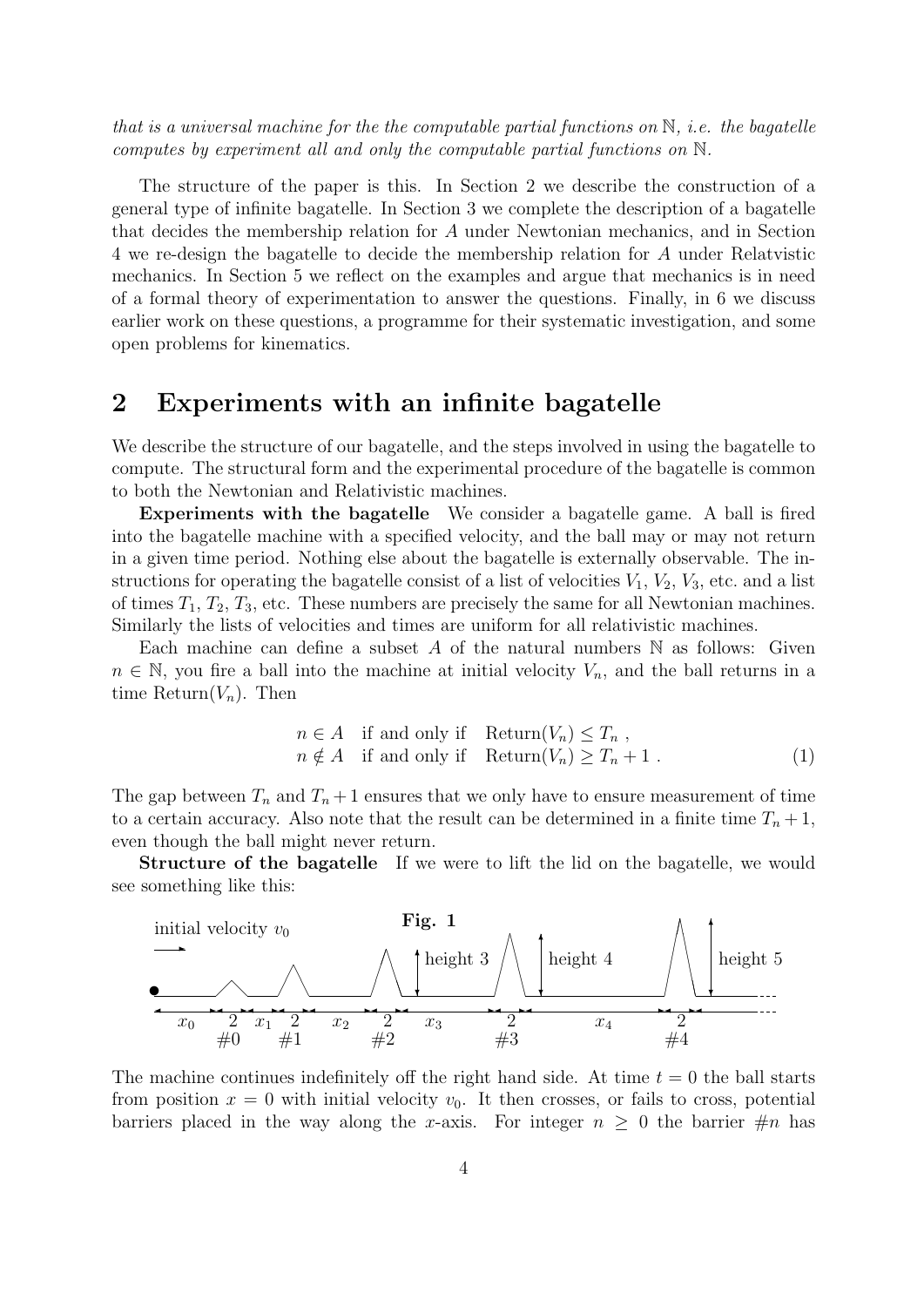height  $n + 1$  and width 2. For simplicity we assume that it is has the shape of an isoceles triangle. The reader who is anxious about the sharp corners should compute the arbitarily small corrections in the formulae given by introducing arbitrarily small smoothings of the corners. There is a flat gap (at height 0) between  $\#n$  and  $\#n+1$  of length  $x_{n+1}$ . We will give the value of the numbers  $x_n$  later.

To specify the internal workings of a bagatelle we need a subset  $A$  of  $N$ . The bagatelle has a potential barrier of height  $n + 1$  at position  $\#n$  if  $n \in A$ , and a flat track if  $n \notin A$ . For example, the subset of even natural numbers would correspond to a machine looking like figure 2:



The reader should note that we suppose that there is no friction or external force acting on the ball. We also assume that the ball is not spinning (or at least that, if it is spinning, that its moment of inertia is zero).

Operation of the bagatelle When a ball hits a potential barrier of height H at velocity  $v_0$ , there are three possibilities:

1) It has sufficient energy to cross the barrier, and crosses it in time  $C(v_0, H)$  from one base to the other. We assume that  $C(v_0, H) \geq 2/v_0$ , i.e. that it takes the ball at least as much time to cross the barrier as to travel on a flat track if there is no barrier.

2) It has insufficient energy to cross the barrier, and rolls up and back down in time  $B(v_0, H)$  from base to base.

3) It has exactly the right amount of energy to reach the top. We shall take care to avoid this case, as it gives rise to discontinuities in the return time, and the behaviour is critically dependent on the shape of the top of the barrier.

Take  $V_n$  to be an initial velocity which ensures that the ball has enough energy to cross all barriers  $\# j$  for  $j < n$ , but that the ball will not cross, but roll back down from  $\#n$ . Suppose the ball is fired at this velocity on the bagatelle specified by the subset A. If  $n \in A$ , then the time of return to the initial point would be

$$
Return(V_n, A) = \frac{2}{V_n} \Big( \sum_{j \le n} x_j + \sum_{j < n, j \notin A} 2 \Big) + 2 \sum_{j < n, j \in A} C(V_n, j + 1) + B(V_n, n + 1). \tag{2}
$$

The first term is given by the ball traversing the flat track at height zero, and the second by the ball crossing over the barriers of height less than  $n$ . Remember that both these are done twice, once in either direction. The last term is the time taken for the ball to be reflected from the barrier  $\#n$ .

However if  $n \notin A$ , the time of return would be

$$
Return(V_n, A) \geq \frac{2}{V_n} \Big( \sum_{j \leq n} x_j + \sum_{j < n, j \notin A} 2 \Big) + 2 \sum_{j < n, j \in A} C(V_n, j + 1) + \frac{2 x_{n+1}}{V_n} \,. \tag{3}
$$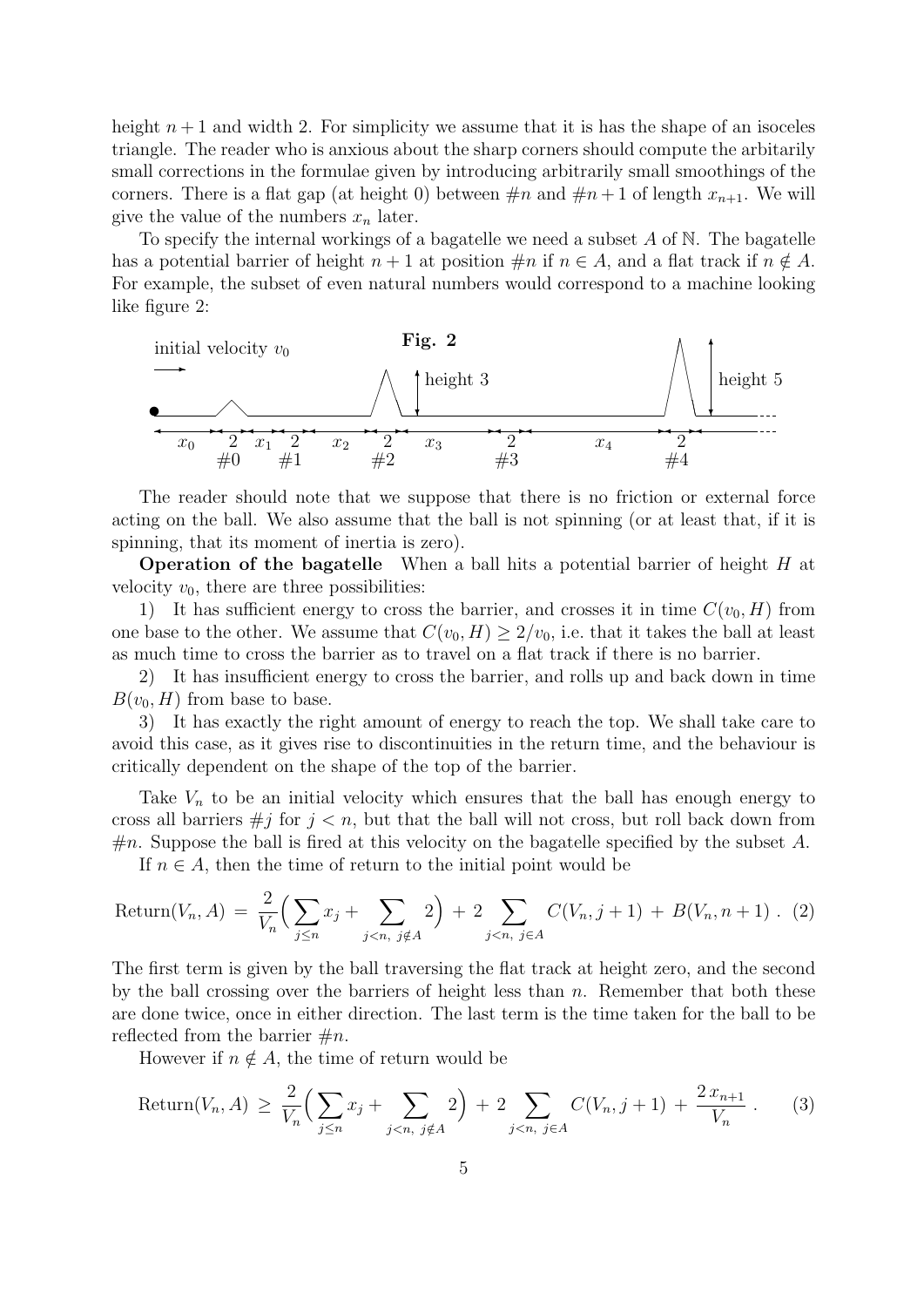This time is based on the fact that if the ball did return, it would have to travel twice over a flat track of length  $x_{n+1}$ . Of course the ball might never return, as there might be no more barriers for it to cross, but this case is included in the inequality.

Choice of the displacements  $x_n$  We want an experiment to determine if  $n \in A$ , and do not want the result confused by other elements of A. However our results (2) and (3) depend on elements in A which are less than n. We deal with this by considering the values taken as we vary A, and choose  $x_n$  and  $T_n$  to be independent of A: First we choose the sequence  $x_n \geq 0$  satisfying the inequalities

$$
x_{n+1} \geq \sum_{j < n} \left( V_n C(V_n, j+1) - 2 \right) + \frac{V_n(B(V_n, n+1) + 1)}{2} \,. \tag{4}
$$

**Definition of the time bounds**  $T_n$  Then we set  $T_n$  by

$$
T_n = \frac{2}{V_n} \sum_{j \le n} x_j + 2 \sum_{j < n} C(V_n, j+1) + B(V_n, n+1) \tag{5}
$$

If  $n \in A$ , remembering that  $C(v_0, H) \geq 2/v_0$  we have from (2):

$$
Return(V_n, A) \leq \frac{2}{V_n} \sum_{j \leq n} x_j + 2 \sum_{j < n} C(V_n, j + 1) + B(V_n, n + 1) = T_n. \tag{6}
$$

Correspondingly for  $n \notin A$ , from (3) we have

$$
Return(V_n, A) \ge \frac{2}{V_n} \Big( \sum_{j \le n} x_j + \sum_{j < n} 2 \Big) + \frac{2 x_{n+1}}{V_n} \ge T_n + 1 \,. \tag{7}
$$

It remains to find formulae for  $V_n$ , B and C in the Newtonian and relativistic cases.

# 3 Newtonian kinematics

The initial kinetic energy of the ball of mass m with any initial velocity  $v_0$  is  $\frac{1}{2}mv_0^2$ . The potential energy of the ball at height h above the initial point is  $mgh$ , where g is the acceleration due to gravity (on the Earth's surface, this is about  $9.8$  meters/second<sup>2</sup>). The principle of conservation of energy then gives the velocity  $v$  of the ball at a height  $h$ using  $\frac{1}{2}mv_0^2 = \frac{1}{2}mv^2 + mgh$ . It follows that the maximum height H that the ball can attain is given by  $\frac{1}{2}mv_0^2 = mgH$ , i.e.  $H = \frac{1}{2}$  $\frac{1}{2}v_0^2/g$ . We set  $V_n$  to be the initial velocity for which the maximum attainable height is  $n + \frac{1}{2}$  $\frac{1}{2}$ , i.e.

$$
V_n = \sqrt{g(2n+1)} \tag{8}
$$

**Proposition 3.1.** The time taken for a ball with initial velocity  $v_0$  to climb a slope of gradient n to a height h (less than the maximum height  $\frac{1}{2}v_0^2/g$ ) is

$$
\frac{v_0 - \sqrt{v_0^2 - 2gh}}{g} \sqrt{1 + \frac{1}{n^2}}.
$$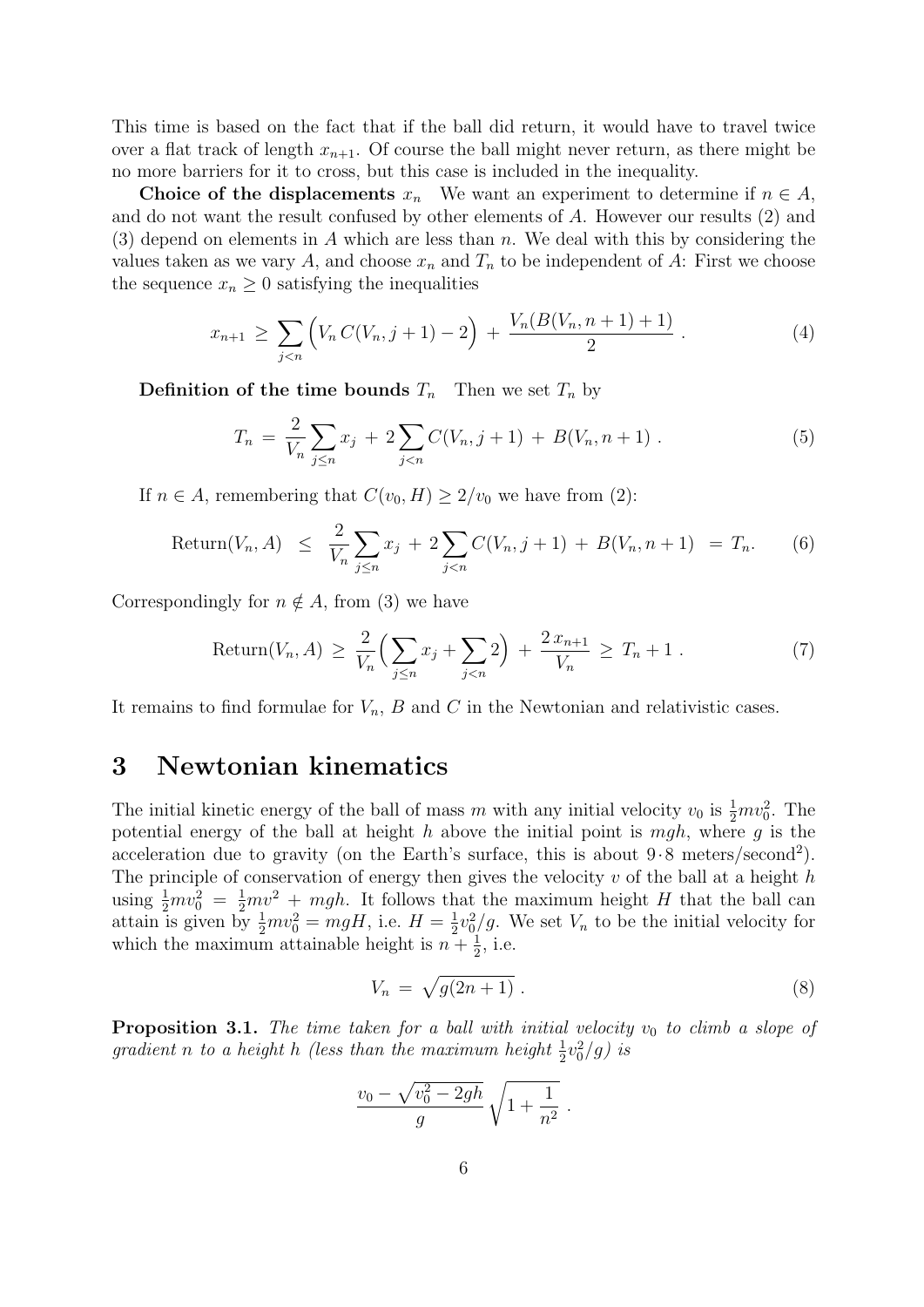*Proof.* We start the slope at the point  $(x, y) = (0, 0)$ , so the equation of the slope is  $y = nx$ . On rearranging the conservation of energy equation, we see that at height y the particle has velocity  $v = \sqrt{v_0^2 - 2gy}$ . The length of slope from height y to  $y + dy$ is given by Pythagoras' theorem as  $\sqrt{(dx)^2 + (dy)^2}$ , or using the equation  $y = nx$ , as is given by rythagoras theorem as  $\sqrt{(\alpha x)^2 + (\alpha y)^2}$ , or using the equation  $y = n x$ , as  $dy \sqrt{1 + n^2}/n$ . The time taken to move from height y to  $y + dy$  is the distance divided  $\frac{dy}{\sqrt{1 + n^2/n}}$ . The time taken to move from height y to  $y + ay$  is the distance divided<br>by the velocity, or  $dy \sqrt{1 + n^2}/(nv)$ . This gives the total time to climb to height h as the integral

$$
\int_{y=0}^{h} \frac{dy \sqrt{1+n^2}}{n \sqrt{v_0^2 - 2gy}} = \frac{v_0 - \sqrt{v_0^2 - 2gh}}{g} \sqrt{1 + \frac{1}{n^2}} \ . \ \ \Box
$$

**Corollary 3.2.** The time taken for a ball with initial velocity  $v_0$  to climb a slope of gradient n to its maximum attainable height is

$$
\frac{v_0}{g}\sqrt{1+\frac{1}{n^2}}\ .
$$

**Corollary 3.3.** Using the definition of  $V_n$  in (8), we have, for  $j \leq n$ ,

$$
C(V_n, j) = 2 \frac{\sqrt{2n+1} - \sqrt{2n-2j+1}}{\sqrt{g}} \sqrt{1 + \frac{1}{j^2}},
$$
  

$$
B(V_n, n+1) = 2 \frac{\sqrt{2n+1}}{\sqrt{g}} \sqrt{1 + \frac{1}{(n+1)^2}}.
$$

Proof. We use the formulae given in 3.1 and 3.2, remembering that it takes the same time to roll down as to climb up.  $\square$ 

Remark 3.4. Here we calculate asymptotic bounds on the time taken by the Newtonian bagatelle to decide if  $n \in A$  or not. From (8) and 3.3 we see that  $V_n$ ,  $C(V_n, j)$  and  $B(V_n, n+1)$  are all  $O(\sqrt{n})$ . From (4) we can choose  $x_n$  to be  $O(n^2)$ , and from (5) we have  $T_n$  to be  $O(n^{5/2})$ .

## 4 Relativistic kinematics

The relativistic mass of a ball of rest mass m travelling at velocity v is  $M = m/\sqrt{1 - v^2/c^2}$ , where c is the speed of light. The momentum of the ball is  $Mv$ , and we use the usual formula that force is the rate of change of momentum. On a slope inclined at an angle  $\alpha$  to the horizontal, we have  $\frac{d}{dt}(Mv) = -Mg\sin(\alpha)$ . On rearranging and differentiating this yields  $\frac{dv}{dt} = -g(c^2 - v^2)\sin(\alpha)/c^2$ . On integrating we get

$$
v = c \tanh(g(b-t)\sin(\alpha)/c) , \qquad (9)
$$

where  $b$  is a constant. The initial velocity is

$$
v_0 = c \tanh(gb\sin(\alpha)/c) , \qquad (10)
$$

which, using a hyperbolic trig identity, becomes the useful formula

$$
\cosh(gb\sin(\alpha)/c) = 1/\sqrt{1 - v_0^2/c^2} \ . \tag{11}
$$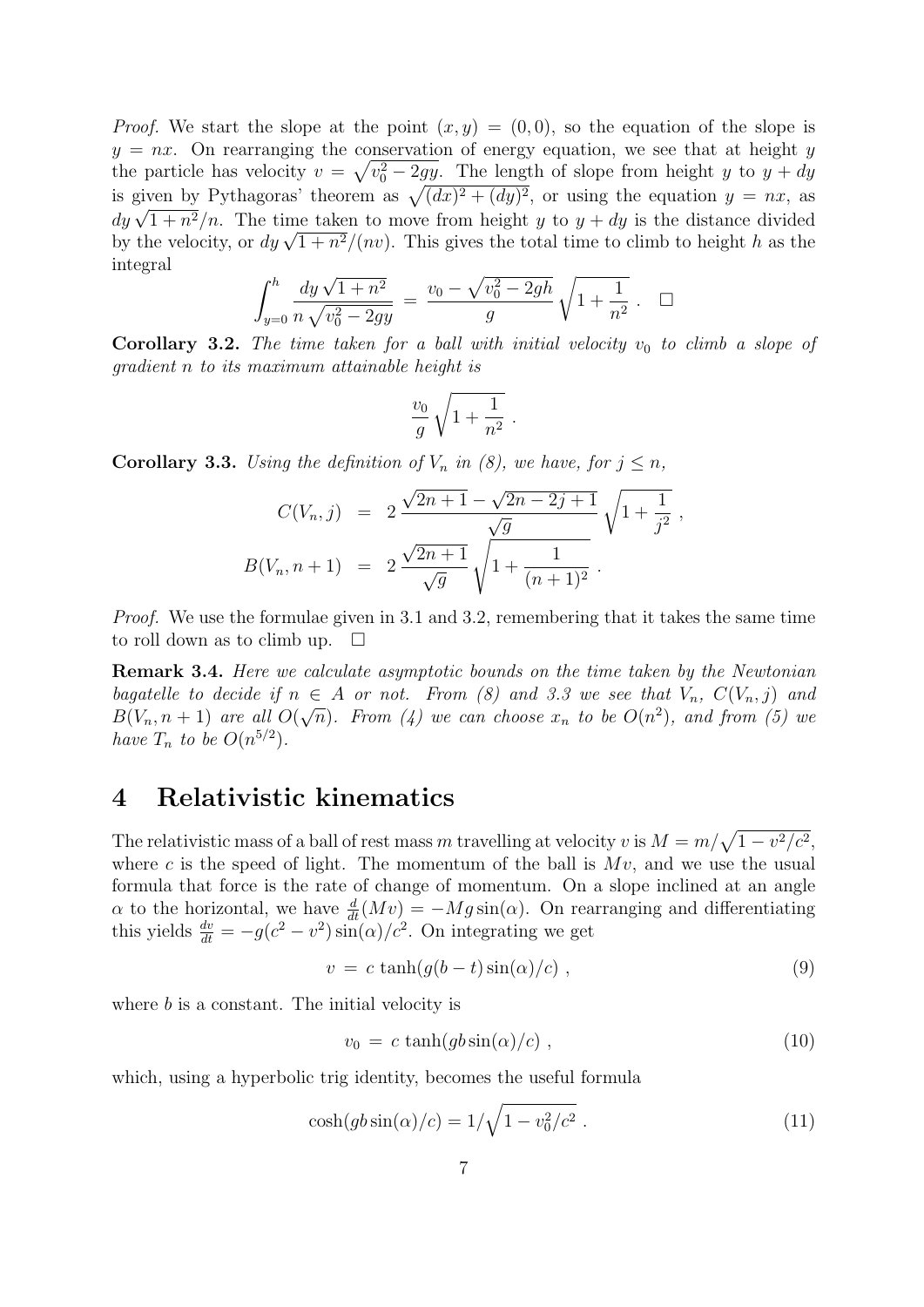The distance travelled along the slope as a function of time is given by integrating (9)

$$
d = \frac{c^2}{g \sin(\alpha)} \log \left( \frac{\cosh(bg \sin(\alpha)/c)}{\cosh((b-t)g \sin(\alpha)/c)} \right),
$$

so the height as a function of time is

$$
h = \frac{c^2}{g} \log \left( \frac{\cosh (bg \sin(\alpha)/c)}{\cosh((b-t)g \sin(\alpha)/c)} \right). \tag{12}
$$

The maximum height achieveable occurs when  $t = b$ , and is

$$
h_{max} = \frac{c^2}{g} \log \left( \cosh \left( \frac{bg \sin(\alpha)}{c} \right) \right). \tag{13}
$$

If the maximum height is set to  $n + \frac{1}{2}$  $\frac{1}{2}$ , then using (11) and (13) the corresponding initial velocity  $V_n$  is given by

$$
V_n = c\sqrt{1 - e^{-(2n+1)g/c^2}}.
$$
\n(14)

**Proposition 4.1.** The time taken for a ball with initial velocity  $v_0$  to climb a slope of qradient sin  $\alpha$  to a height h (less than the maximum height) is

$$
\frac{c}{g\sin\alpha}\left(\tanh^{-1}\left(\frac{v_0}{c}\right) - \cosh^{-1}\left(\frac{e^{-gh/c^2}}{\sqrt{1-v_0^2/c^2}}\right)\right).
$$

Proof. If we rearrange (12) we get

$$
\cosh((b-t)g\sin(\alpha)/c) = \cosh(bg\sin(\alpha)/c)e^{-gh/c^2},
$$

so we get  $t$  as

$$
t = b - \frac{c}{g \sin \alpha} \cosh^{-1} \left( \cosh(bg \sin(\alpha)/c) e^{-gh/c^2} \right)
$$
.  $\Box$ 

**Corollary 4.2.** The time taken for a ball with initial velocity  $v_0$  to climb a slope of qradient sin  $\alpha$  to its maximum attainable height is

$$
\frac{c}{g\,\sin\alpha}\,\tanh^{-1}\left(\frac{v_0}{c}\right)\,.
$$

**Corollary 4.3.** Using the definition of  $V_n$  in (14), we have, for  $j \leq n$ ,

$$
C(V_n, j) = \frac{2 c \sqrt{1 + j^2}}{g j} \left( \cosh^{-1} \left( e^{(2n+1)g/(2c^2)} \right) - \cosh^{-1} \left( e^{(2n+1-2j)g/(2c^2)} \right) \right),
$$
  
\n
$$
B(V_n, n+1) = \frac{2 c \sqrt{1 + (n+1)^2}}{g (n+1)} \cosh^{-1} \left( e^{(2n+1)g/(2c^2)} \right).
$$

Proof. We use 4.1 and 4.2, with (11) and (14) supplying the formula

$$
\cosh(bg\sin(\alpha)/c) = e^{(2n+1)g/(2c^2)} \cdot \square
$$

Remark 4.4. Here we calculate asymptotic bounds on the time taken by the relativistic bagatelle to decide if  $n \in A$  or not. From 4.3 we see that  $C(V_n, j)$  and  $B(V_n, n+1)$  are both  $O(n)$ . For n large,  $V_n \cong c$ . From (4) we can choose  $x_n$  to be  $O(n^2)$ , and from (5) we have  $T_n$  to be  $O(n^3)$ .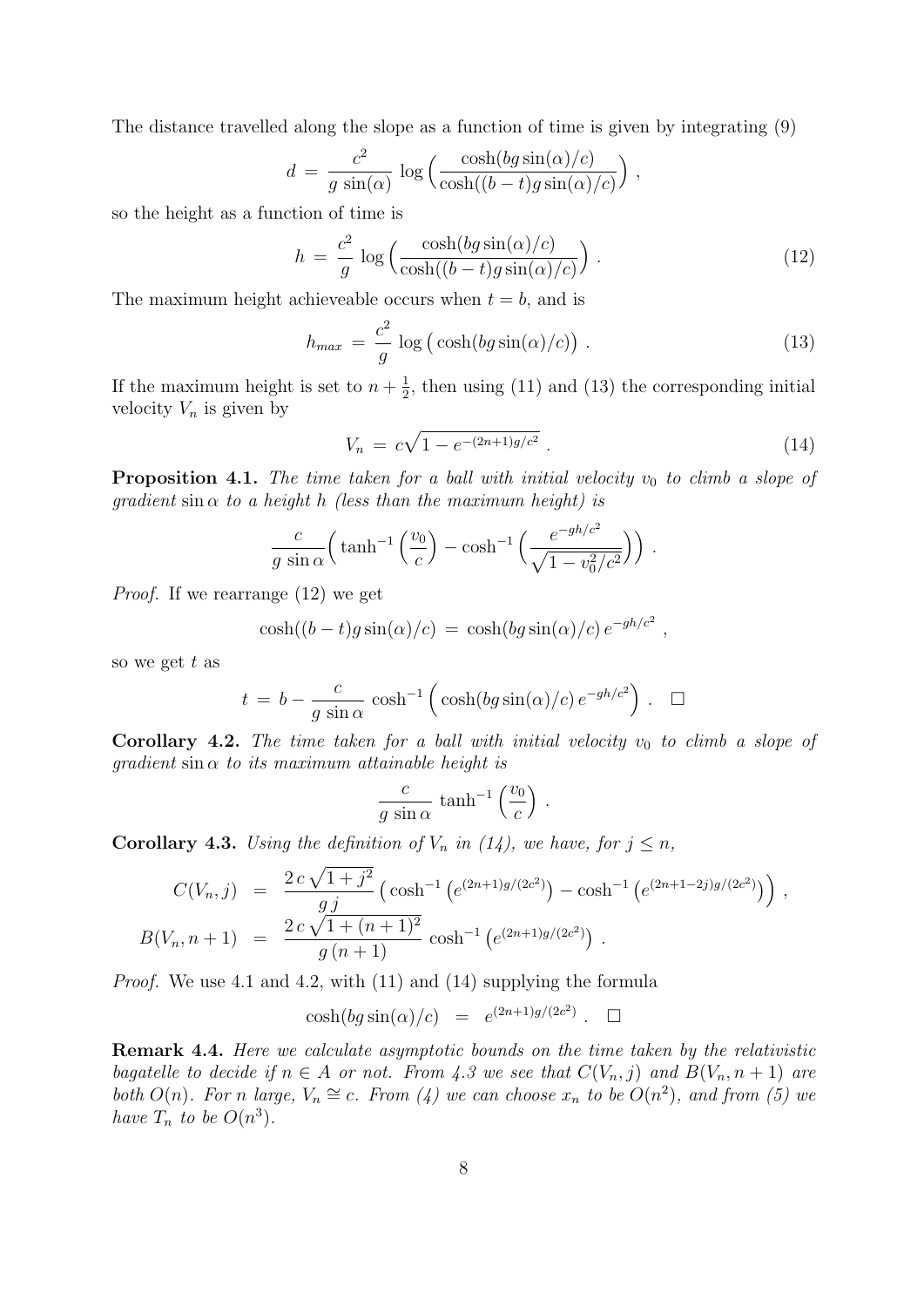### 5 Commentary on the Bagatelle

### 5.1 Corollaries

**Corollary 5.1.** Any function  $f: \mathbb{N} \to \mathbb{N}$  can be computed by a Newtonian or Relativistic bagatelle

*Proof.* Let  $G_f$  be the graph of f. Choose an injective function  $c: \mathbb{N}^2 \to \mathbb{N}$  such as  $(x, y) \mapsto 2^x \cdot 3^y$  and code the graph  $G_f$  as the set  $c(G_f)$ . A bagatelle  $B_A$  based on  $A = c(G_f)$ would enable f to be computed experimentally by the mechanical system. П

Corollary 5.2. There exist Newtonian and Relativistic bagatelles that are universal machines for the computable partial functions on  $\mathbb{N}$ , i.e. the bagatelles compute by experiment all and only the computable partial functions on N.

*Proof.* Choose a bagatelle  $B_A$  based on  $A = c(G_U)$ , the coded graph of a universal partial recursive function  $U$ . This would enable  $U$  to be computed experimentally by the mechanical system.  $\Box$ 

### 5.2 Interpretations

All the bagatelles are systems that are valid in theoretical mechanics. Clearly, the structure of the bagatelle  $B_A$  is based on the set A and there is nothing in mechanics that prevents or cautions us from defining such systems for any set A; thus, the bagatelle  $B_A$ is a legal mechanical system.

Now, *given any* bagatelle  $B_A$  then all the experiments needed to decide  $n \in A$  can be carried out using the following primitive experimental actions:

- (i) project a particle with arbitrary large energy (for arbitrary large natural numbers);
- (ii) observe a fixed point in space;
- (iii) measure arbitrarily large times on a clock; and
- (iv) calculate with simple algebraic formulae.

Indeed, the actions required are very simple and uncontentious. Thus, we have the extreme and worrying result that valid or legal Newtonian and relativistic systems exist to compute any set or function on N.

We call this the *classical interpretation* of the theorems because this is the standard way of interpreting theorems in classical mechanics. In particular, the existence of the bagatelle is proved using classical reasoning.

However, suppose the account of the experiment is required to explain how the mechanical system is constructed, as well as what primitive experimental actions are needed to set initial states and observe behaviour. Then we find we have an interesting problem.

What assumptions underly our idea of an experiment with the bagatelle?

Extending the informal ideas of Geroch and Hartle [22] on experiments designed to measure quantities (see Section 6.2), then the experiments needed involve primitive experimental actions of the following kind:

- (i) selection steps from a source of unlimited natural resources;
- (ii) primitive construction steps (e.g., make a barrier and place a barrier);
- (iii) primitive experimental steps (e.g., project the particle, measure time);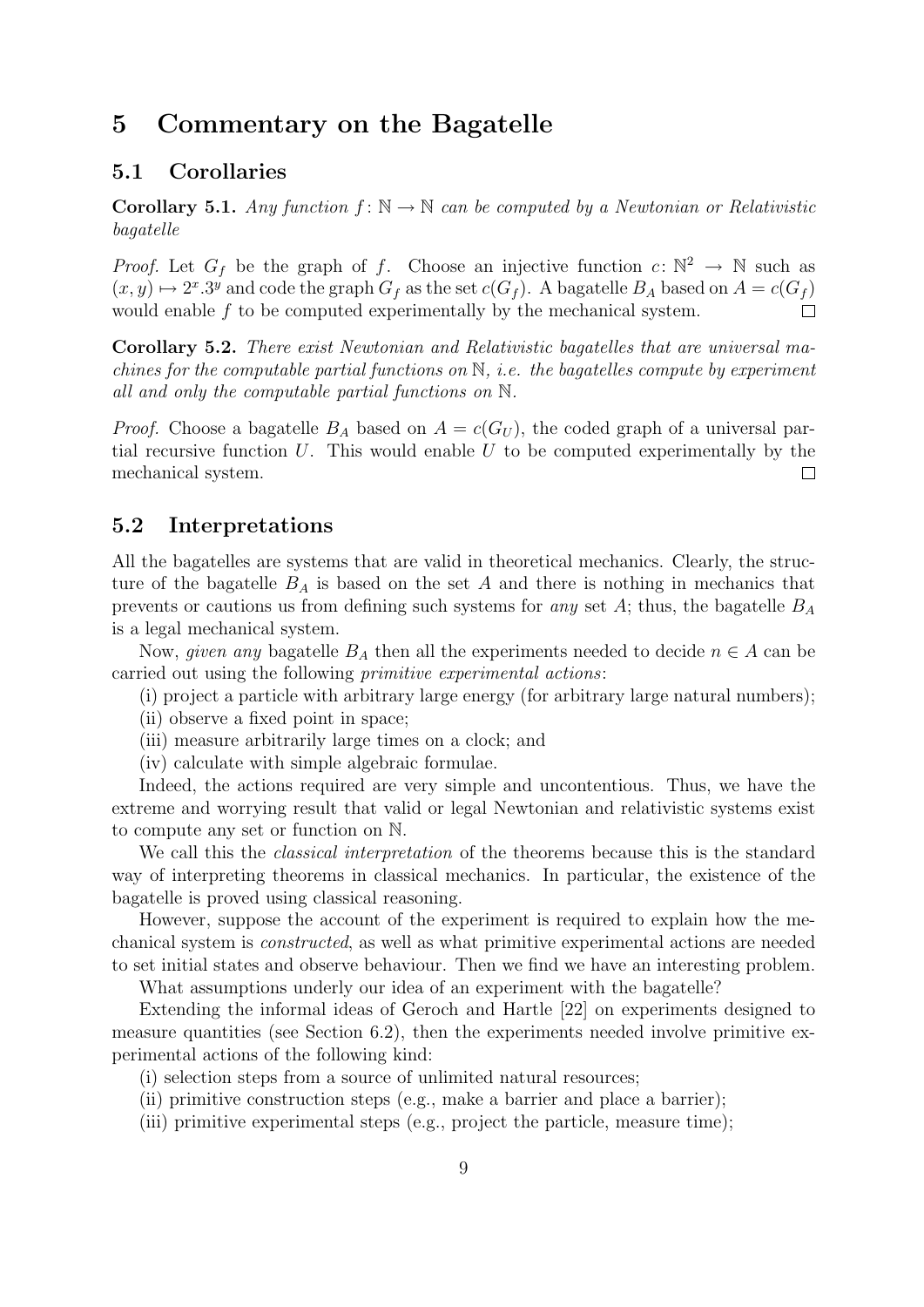(iv) schedule the three kinds of primitive steps, which may be interleaved, according to a global laboratory clock

With these actions we can postulate a precise form for an experiment:

"Definition" An *experiment* is a finite or infinite process made of primitive construction or experimental steps indexed by the laboratory clock.

Now, set against this definition of an experiment, one problem is that the sequence of primitive steps in the construction of the system  $B_A$  will involve knowledge of the set  $A$ . probably precisely the knowledge the system  $B<sub>A</sub>$  is being designed to reveal, making the purpose of the experiment redundant. Since we are interested in the nature and use of mechanical systems, this point about redundancy is not so interesting. What conditions will be required on A to allow experiments on  $B<sub>A</sub>$  that are valid in this extended sense? An experiment could run as follows.

Suppose A is given by some increasing enumeration  $A_0, A_1, A_2, \ldots$  of finite subsets with for each  $i \in \mathbb{N}$ ,  $A_i \subset A_{i+1}$  and  $A = \bigcup_{i \in \mathbb{N}} A_i$ . Suppose that  $A_i$  has i elements of A. Then to make an experiment to decide if  $n \in A$  then we need an experimental procedure to construct a finite part of the bagatelle. This finite part will have the form  $B_{A_k}$  for some  $A_k \subset A$ . It will have k potential barriers located by the k elements of  $A_k$ .

An indepenedent laboratory clock will schedule the construction of the approximating bagatelle  $B_{A_k}$  and an experiment to decide  $n \in A_k$ . If the experiment confirms that  $n \in A_k$  then we know that  $n \in A$ .

However, if the experiment confirms that  $n \notin A_k$  then we do not know that  $n \notin A$ . This result can change as k increases and more and more elements of A appear and the bagatelle grows. Each negative result must be repeated and so the experiment becomes a search for a positive result, secure in the knowledge that if  $n \in A$  then an experiment with some part  $B_{A_k}$  of the bagatelle  $B_A$  will find it.

Thus, when we include the construction of the bagatelle in the primitive steps we have a proof that  $A$  is decidable by experiment if, and only if, finite subsets of  $A$  can be generated by experiment. Indeed, we are close to a proof that  $A$  is decidable by experiment if, and only if, A is recursively enumerable subset of N.

We call this the *constructive interpretation* of the theorems because we are adding principles of system construction to experimental principles of classical mechanics. In particular, the existence of the bagatelle is here proved using constructive reasoning.

### 6 Computable and non-computable physical systems

The general questions on computing with physical systems posed in the Introduction, and even the special cases for particular kinds of physical system, are difficult problems. To answer them, physical theories must be combined with computability theories, and a clear account of the conduct of idealised experiments is necessary. Gedanken experiments have be used since Galileo and are a complex philosophical subject in their own right, of course (see, e.g., Brown [12], Bohr [9], Koyre [27], Kuhn [30]). To cite an example in kinematics, gedanken experiments related to Zeno's paradoxes have re-surfaced in philosopical debates about infinite machines and Newtonian supertasks (Perez Laraudogoitia [37, 38] and Alper and Bridger [3]).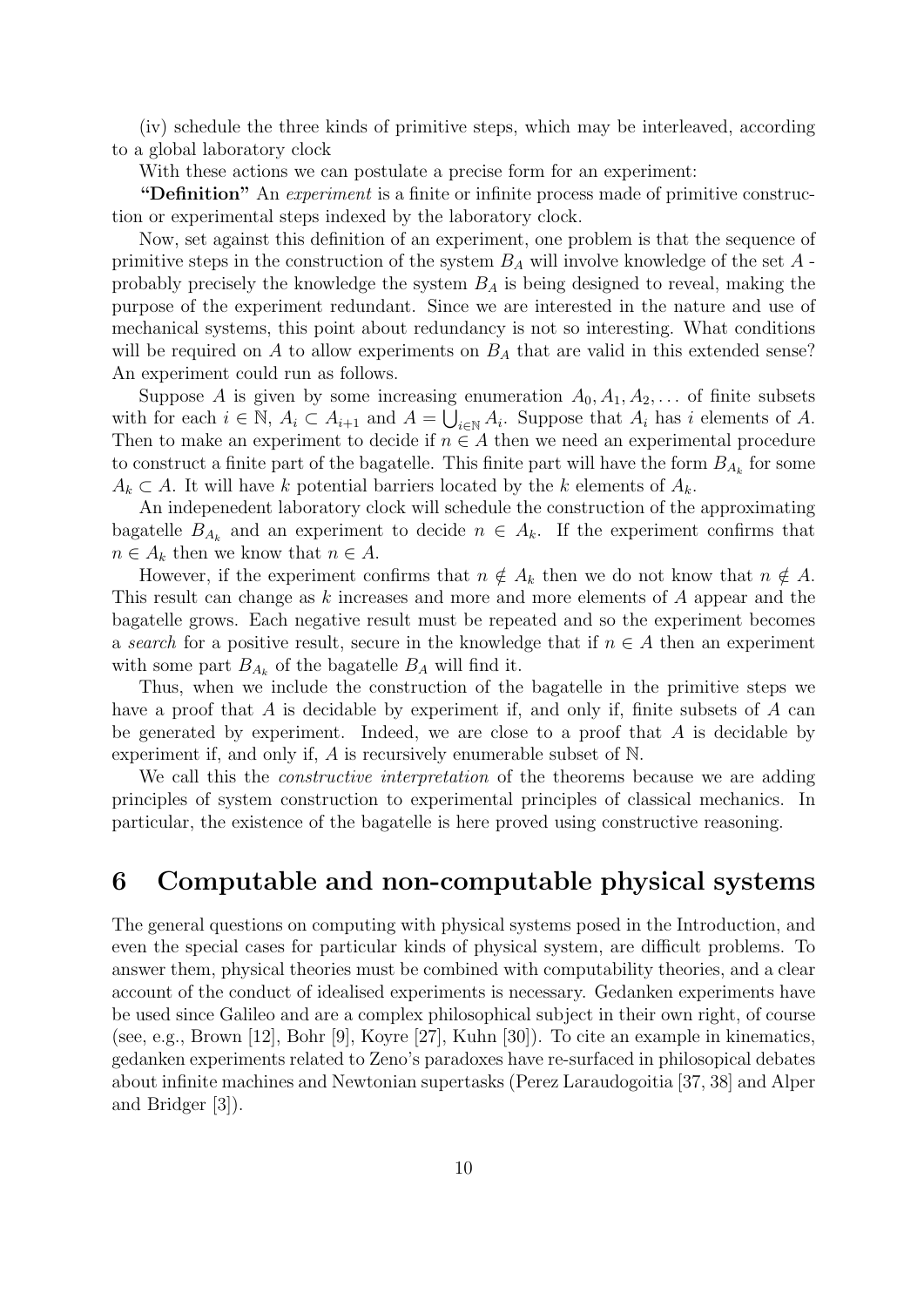Attempts to answer the questions often involve computable functions on continuous data. Computation on continuous data can use algorithms that approximate infinite data and so the concept consists of three ideas:

 $Computation = Data + Programs + Approximation.$ 

There are many ways to model *each* of these three ideas. For example, data can be abstractly specified or concretely represented, programs can made from many different constructs, and approximation can be expressed via orderings, norms, metrics and topologies. We do not yet possess a well understood theory of algorithmic computation for infinite data, even on  $\mathbb{R}^n$ . However, in the main computability theories on infinite data one finds that if f is computable then f maps computable data to computable data. Therefore, in the search for non-computability, it is common to seek systems that define a function  $f$ by experiment such that  $f$  returns non-computable output from computable input, since such an  $f$  cannot be computable.

With these difficulties in mind, we consider some different approaches to the problems by surveying representative work. This provides a landscape against which to appreciate the study of mechanical examples of the kind given here.

### 6.1 The search for non-computability

The question "Is physical behaviour computable?" was asked in computability theory in, e.g., Kreisel [28]. The problem is unresolved, it will not go away, and has become more confusing, difficult and fascinating (Cooper and Odifreddi [14]).

Wave mechanics A major attempt at an answer was by Pour El and Richards, who proposed "No". In Pour El and Richards [42] they showed that there are solutions of the 3 dimensional wave equation with computable initial values that are are not computable over unit time [0, 1]. The notion of computable was based on the uniform norm on  $C[\mathbb{R}^3, \mathbb{R}]$ . The mathematical fact was later analysed in terms of the computability of operators on Banach spaces in Pour El and Richards [44], and in the general setting of partial homomorphisms of arbitrary metric partial algebras in Stoltenberg-Hansen and Tucker [57]. Because the wave equation is a fundamental model of physical phenomena, Pour El and Richards suggested that the result indicated that there exist physical systems that could show non-computable behaviour. However, the experimental basis of the proposal was too weak to support the suggestion, as pointed out in Kreisel [29].

Recently, Weihrauch and Zhong [65] have re-visited the wave equation, claiming that by using the appropriate norms, solving the wave equation is a computable problem. They have shown that using the  $C^1$  norm on the differentiable functions  $C^1[\mathbb{R}^3, \mathbb{R}]$  (with uniform convergence of both the functions and their partial derivatives) and the uniform norm on the continuous functions  $C[\mathbb{R}^3, \mathbb{R}]$ , that the wave equation solution operator  $S': C^1[\mathbb{R}^3, \mathbb{R}] \times C[\mathbb{R}^3, \mathbb{R}] \times \mathbb{R} \to C[\mathbb{R}^3, \mathbb{R}]$  is computable. Here  $S'(f, g, t)$  is the solution to the wave equation at time t which takes the value f at time zero and has velocity q at time zero. If the same type of norms are desired in both the initial and final conditions, they also showed that for all real numbers s and computable times t that  $S'(t) : H^s[\mathbb{R}^3, \mathbb{R}] \times$  $H^{s-1}[\mathbb{R}^3,\mathbb{R}] \to H^s[\mathbb{R}^3,\mathbb{R}] \times H^{s-1}[\mathbb{R}^3,\mathbb{R}]$  was computable, where  $H^s$  is a Sobolev space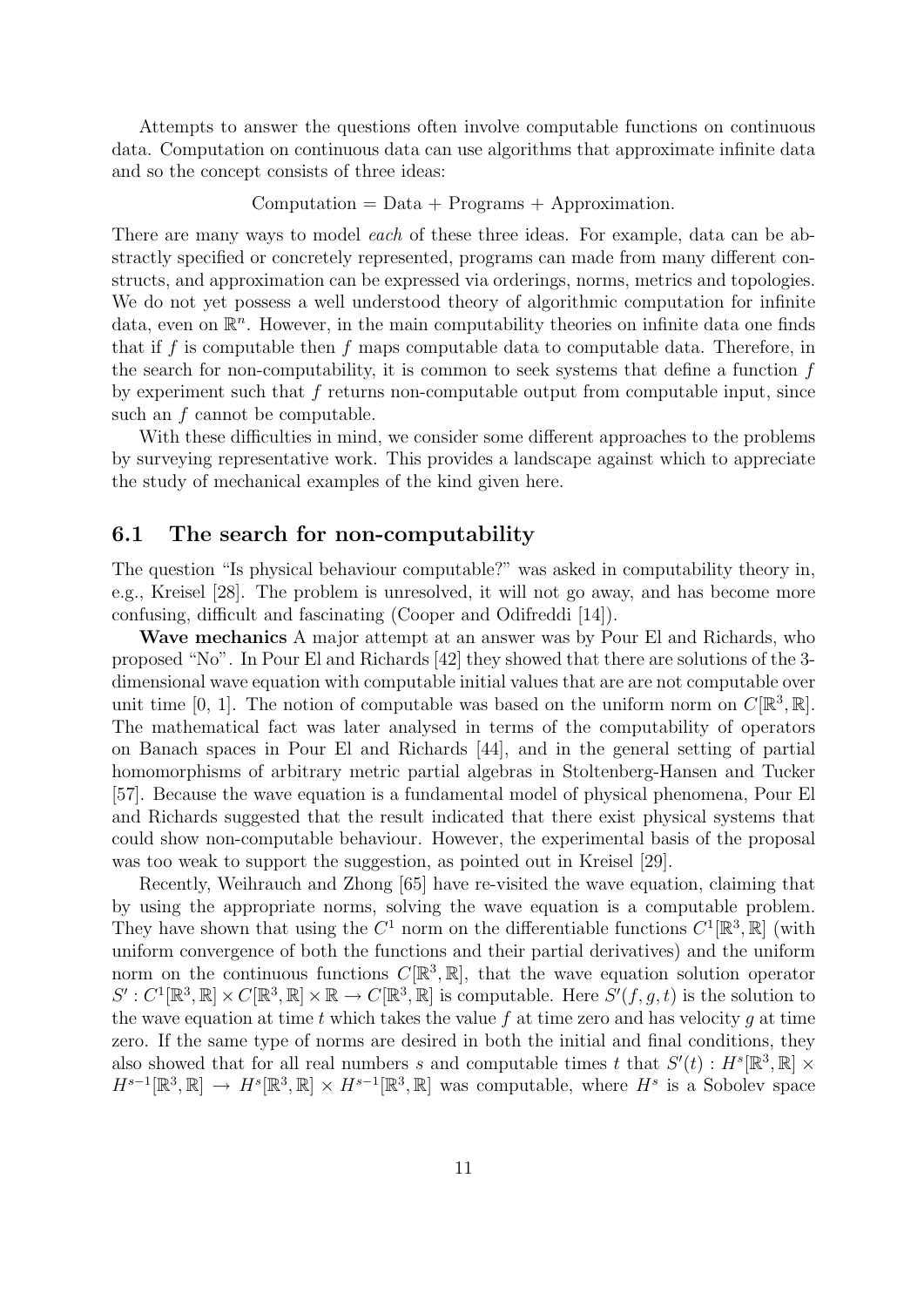of functions. Hence they propose that the answer is, in fact, "Yes" in the case of ndimensional wave systems. In Weihrauch and Zhong [66] is a proof that the Schrödinger equation has computable solutions.

Let us try to convert the Pour El and Richards method to a 'real' experiment. We start with a flat sheet of ice, and use a computer controlled tool to shape the surface. Then we instantaneously melt the ice, and the wave equation takes over. After a certain time we make a measurement of the wave, and a 'noncomputable' result emerges. The tool shapes the surface according to a computable function, whose derivative is not computable (Myhill [35]). By a computable function, we mean that its value at a given point can be calculated to a given precision given enough time (i.e. clock cycles). If we insist that the construction be performed in a finite number of clock cycles, we could shape the surface to, say, one micron of the theoretical function. But the uniform convergence of functions does not imply convergence of the derivatives, as previously noted. In other words we cannot ensure that the derivative is anything like the theoretical value in a finite time, so the result of any such experiment is likely to deviate widely from the calculated (noncomputable) result. The only way to achieve the theoretical result would be to have a 'deus ex machina' give the experimenters a precisely shaped ice sheet to begin with. This is just the situation which occurs with the bagatelle. To make one from a sheet of metal with a computer controlled tool, we either settle for a computable set of barriers, or we have to wait an infinite amount of time for the construction (and for many subsets even an infinite amount of time will not do). In other words, the bagatelle throws up the same philosophical points as the Pour El and Richards method, but does so in a more obvious fashion.

Physical simulations of Turing machines To define a physical system that can simulate a Turing machine one has to define the system, describe its operation and show how an experiment with the system mimics the behaviour of a Turing machine. A sound argument should lead to the claim that the system can realise or implement all computable behaviour and is a technology for digital computation. It may also yield results about non-computable behaviour of the physical system from the undecidability of the halting problem for Turing machines.

A good example of this approach is Moore [33] on the "unpredictability" of physical systems. Moore shows how to model a Turing machine by a shift map, and, in turn, suggests a kinematic system, with a single particle guided by pin-ball "mirrors" in a 3D potential, that is "equivalent" to a Turing machine. He argues that a Gedanken experiment with a system corresponding with a universal Turing machine would have undecidable behaviour. The motivation of the investigation is to show that such a system is far more unpredicable than the common or garden chaoic system. Moore's arguments are suggestive rather than rigorous so, strictly speaking, the result is a conjecture.

Implementing Moore's system in some idealised mechanics is quite interesting. To model a Turing machine, the successive reflections have to be done with complete accuracy, any deviation will be magnified by successive reflections. In our idealised world we may assume that light has no discernable wave nature, and will not diffract when passing through the system. However we also have to assume that the mirrors are perfectly flat and perfectly positioned, which means that they cannot be made of atoms as we know them. Such a rejection of the atomic hypothesis can easily lead to other strange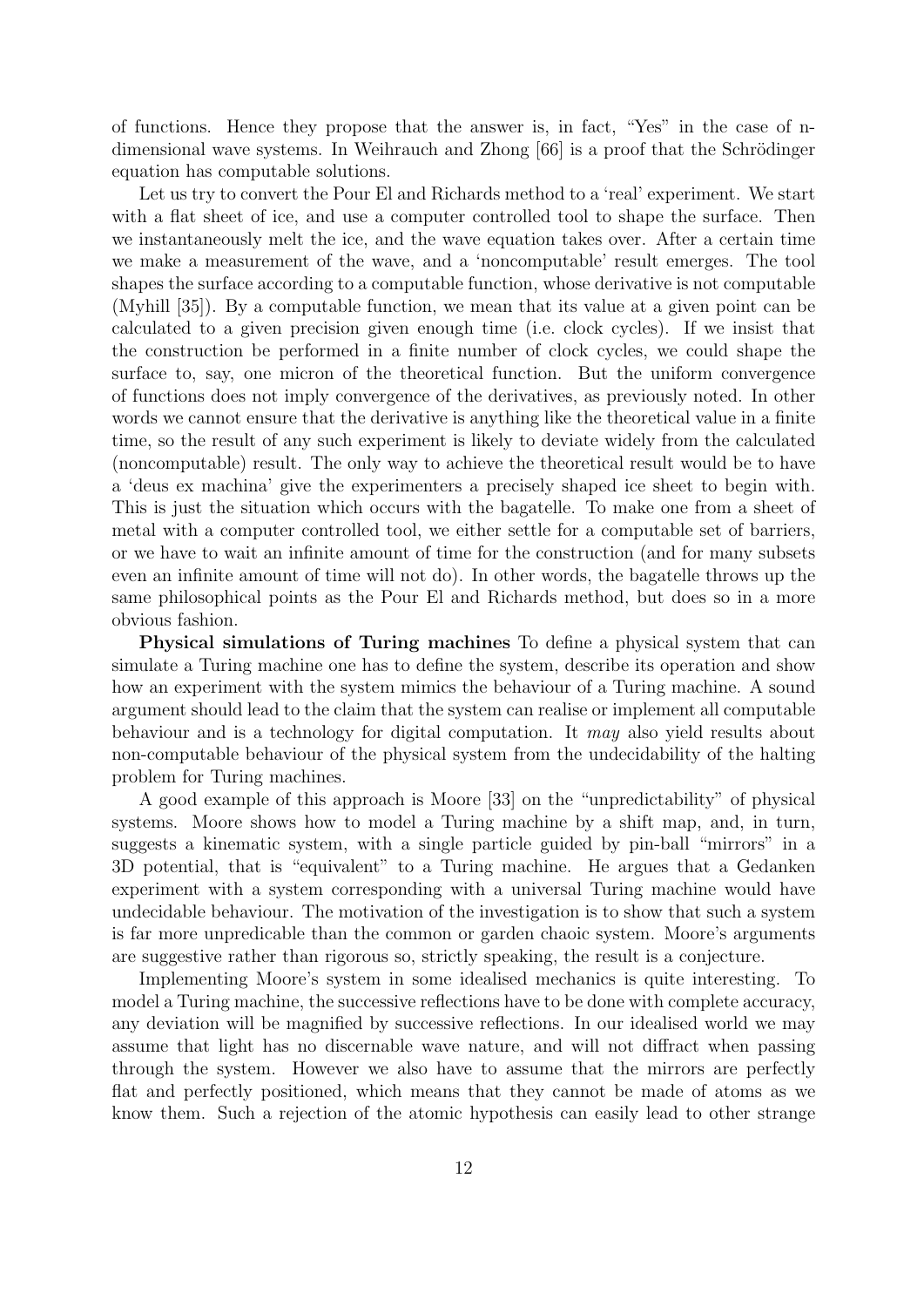constructions, such as successive mechanical models of Turing machines, each half the size of the last, and each doing its calculation in half the time of the last. If these were connected to perform successive steps of a calculation, infinitely many clock cycles could be performed in finite time.

Suggestions for simulating digital logic by kinematics are in Fredkin and Toffoli [20]

Analogue computers Analogue computation as conceived by Lord Kelvin [58], V Bush [13], and D Hartree [24], is experimental computation. The functions are of the form  $f: \mathbb{R}^n \to \mathbb{R}^m$  and the physical systems are made from mechanical or electro-mechanical components. The theory of analogue computers is modest. A general purpose analog computer (GPAC) was introduced in Shannon [48] as a model of the Differential Analyser of Bush [13]. Shannon discovered that a function can be generated by a GPAC if, and only if, it is differentially algebraic, but his proof was incomplete. An analysis in Pour El [40] yielded a new stronger model and a new proof of the equivalence (and some new gaps corrected in Lipshitz and Rubel [31]). Using the characterisation in terms of algebraic differential equations, these analogue models were shown not to compute all computable functions on  $\mathbb R$  (Pour El [40]). These models are close to the practice of analogue computing until the 1960s. That an undecidable predicate of a computable function on R might be experimentally computable by a suitable analogue machine was observed in Scarpellini [47].

Recently, the theory of analogue computing has been restarted by C Moore with very general mathematical models (Moore [34]). These models define functions by schemes rather like Kleene's, but with primitive recursion replaced by integration and others added, but can define functions beyond the class of computable functions on R. In Graca and Costa [23] another model close to the GPAC has been shown to be equivalent with a subclass of Moore's functions (those defined by composition and integration).

Neural networks Among the first attempts to model physical systems as computing devices is McCulloch and Pitts logical models of networks of neurones. Neural networks have been influential in digital computing (e.g., von Neumann's abstraction of computer architecture, Kleene's regular expressions, parallelism). They have also involved the interface between discrete and continuous notions.

The theory of neural networks is vast. The McCulloch and Pitts proposal that neural tissue can be modelled as hybrid logical/algorithmic networks has led to many results that confirm that the answer to the question "Are neural systems computable?" is "Yes" (e.g., see Holden et al [25]). However, a convenient survey of models and a proposal that some hybrid nets are not is in Siegelmann [52]. From the point of view of a theory of experimental computation, the arguments for this negative answer are not adequate, as the analysis in Davis [17] demonstrates. The strong debate of Penrose's proposals in [39] is also a rejection of the positive answer.

Quantum computing The experimental nature of computation, which our kinematic computers illuminate, is also the basis of the more complex field of quantum computation. Informal notions of quantum algorithms, computers and circuits have been developed and the the physical aspects of the Church-Turing Thesis discussed since Benioff [6], Deutsch [18, 19] and Yao [67]. Comparisons with classical computation have been focussed on the superior speed of quantum computation. An early rigorous definition of a quantum Turing machine is in Bernstein and Vazirani [7] where it is shown that the quantum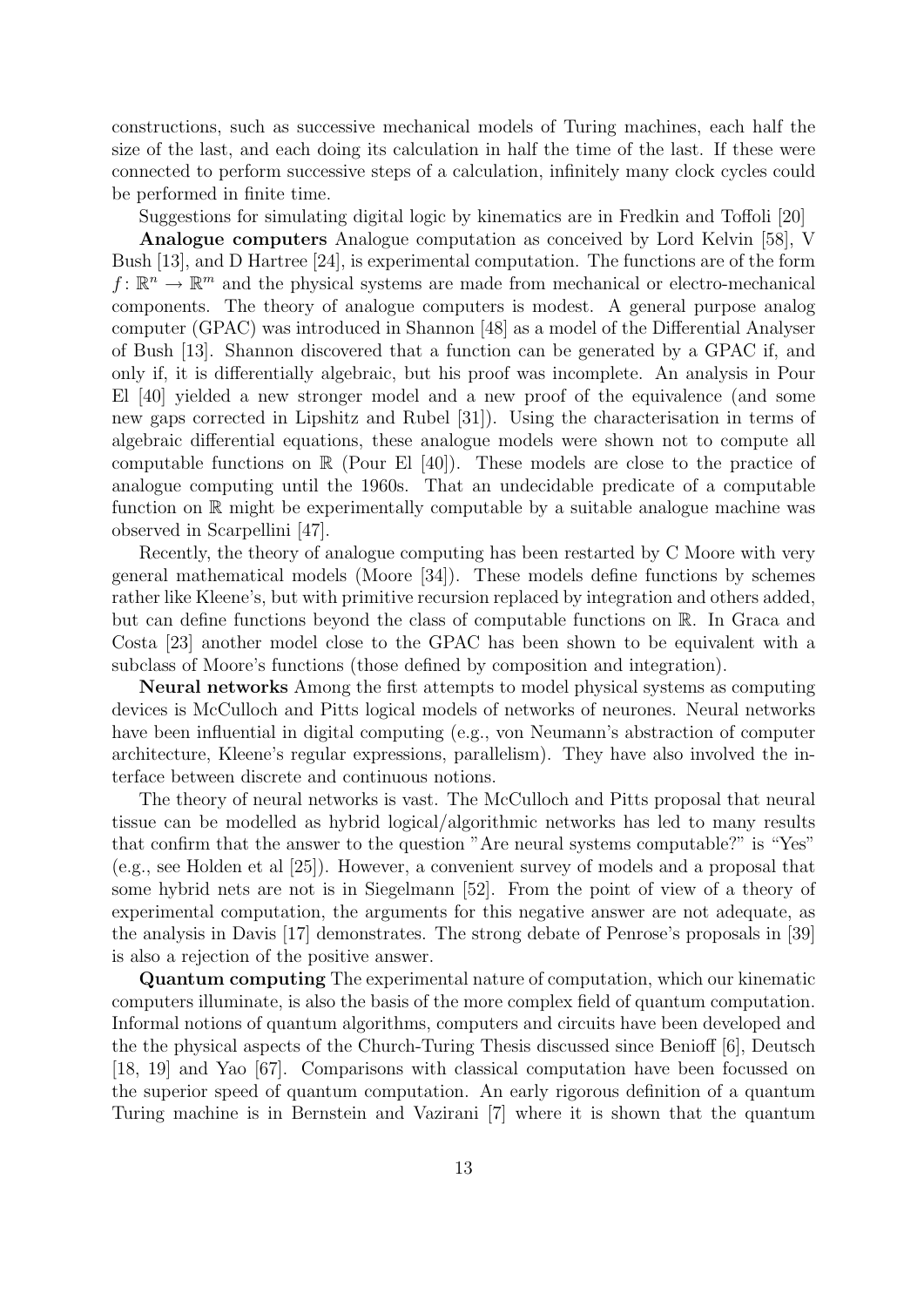Turing machine can be simulated by a classical one and vice versa. However, the formulation of some quantum computer models rely on classical computability theory since they are require certain real number parameters must be computable. For example, in [7] probability amplitudes associated with state transitions are assumed computable or even rational; this hypothesis is relaxed in Adleman, DeMarrais, and Huang [2]. In some cases, quantum models are presented as a computable family of circuits. The justification of such extra hypotheses in experimental terms is an interesting problem. Many models for quantum computation are being developed and our understanding of this complex notion of computation is at an early stage. It seems not to be known if quantum cellular automata (Margolus [32]) can be simulated by a classical Turing machine.

Classical versus quantum systems Penrose's study and reflections on computability, physical laws and consciousness have stimulated a great deal of thought about the computability of physical systems and the mind (Penrose [39]). Relevant here is his conjecture that nature can produce non-computable processes that we can use but not at the level of classical physics. In da Costa and Doria [16] this idea is formulated as Penrose's Thesis and a "counter-example" suggested, based on da Costa and Doria [15], that shows classical mechanics can produce non-computable behaviour. We consider the counterexample is not convincing, not least because it complicated and fails to allow a robust experiment. Our bagatelle shows that the simplest examples of classical mechanics certainly allow non-computable behaviour but it is the notion of experiment that determines what can or cannot be harnessed.

Noncomputablility in dynamical systems There are several general classes of mathematical system that have their origins as classes of physical model, and about which computability results have been proved. These results simulate models such as Turing machines by ODEs or cellular automata, or encode undecidable problems in decison problems for dynamical systems. They are interesting because they suggest avenues for devising new idealised experiments with physical systems and are destined to belong to a theory framework. However, as mathematical systems, they have abstracted away from how physical ideas can be use to perform computation. Some examples follow. The existence of an ODE with computable initial conditions and no computable solution is proved in Pour El and Richards [41]. The simulation of machines by ODEs has been shown for finite automata in Brockett [11], and for Turing machines in Branicky [10]. Decision problems for the differential equations of mechanics are not new. An early problem in the qualititaive theory of celestial mechanics is Poincare's Centre Problem (see, e.g., Seigel and Moser [51]). A recent example of undecidability is da Costa and Doria [15] on the integration of Hamiltonians using quadratures, proved using the undecidability of the integration of elementary functions (Richardson [45]).

### 6.2 The search for a conceptual analysis

The search for non-computable aspects of particular physical examples, or of whole classes of mathematical models, must be complemented by a search for the general concepts and principles that enable physical systems to be used for computing. The aim is to find concepts, axioms and laws that can (a) embrace diverse examples of physical systems that may be said to compute; (b) explore the border between computability and non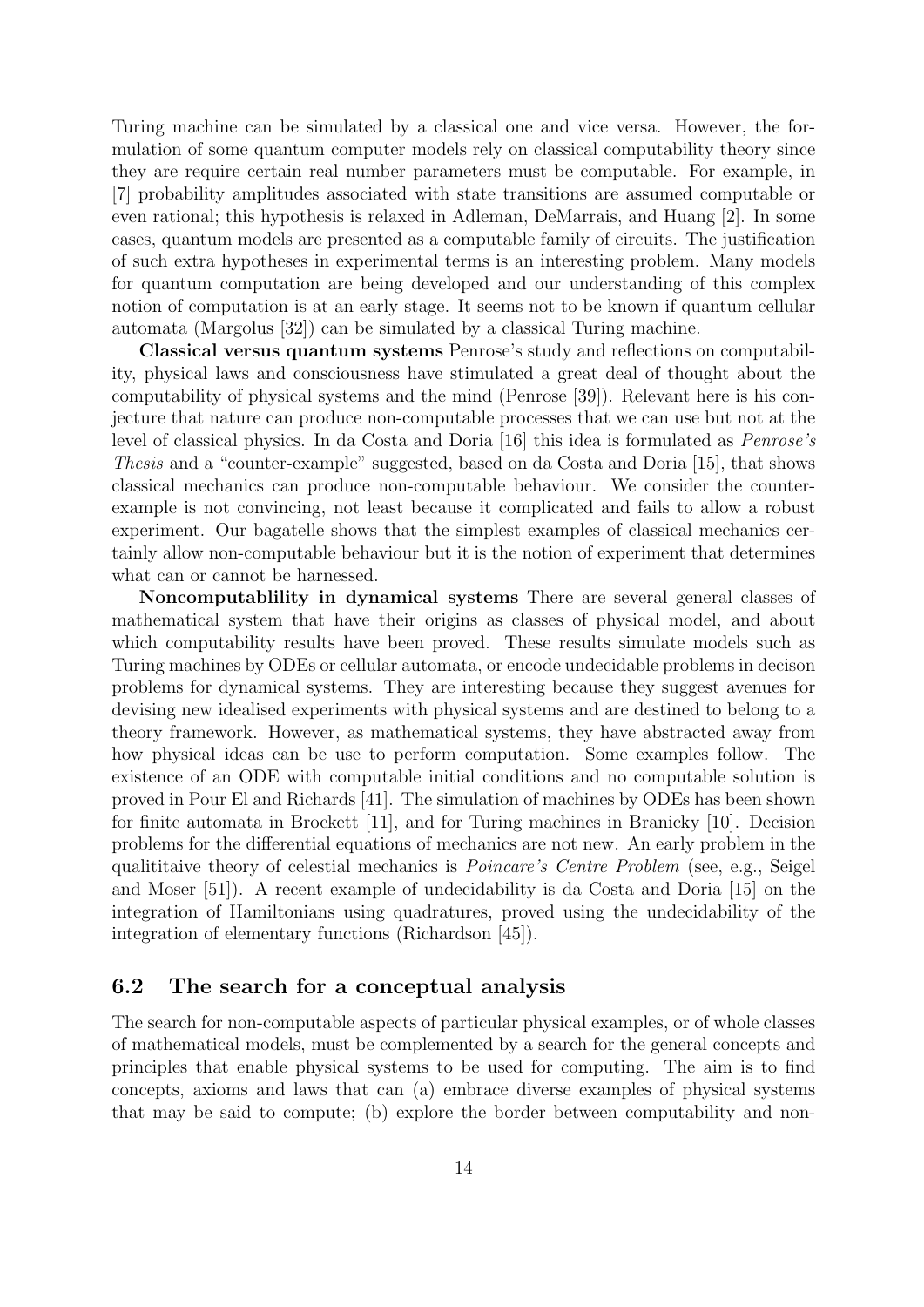computability; and (c) facilitate comparisons with general classes of mathematical models of physical systems and computers.

First, we might isolate the essential properties of

- (i) experimentation, which are focussed on obtaining input and output, and
- (ii) behaviour, which are focussed by the operation of a system.

We have sketched some simple ideas about experimentation in Section 5, enough to set up and criticise our bagatelles. A fuller analysis of experimentation would study the processes of observation, measurement and construction of a system, which are interconnected and dependent on some underlying theory for the system. In Geroch and Hartle [22], there is an attempt at characterising the numerical quantities that are measurable by experiment. We extended their conditions for experiments in Section 5. They argue that any number computable by algorithms is measurable by experiment because the process of applying an algorithm qualifies as an idealised experiment. Conversely, they argue that these measurable quantities are also computable numbers, at least when experiments are based on "conventional" physical theories. They ask if quantum gravity is a theory where this may fail. Although stimulating, their ideas about experiments fall short of axiomatic analysis.

A formal general property of experiments is the continuity of the input-output relation. The idea being that in performing meaningful experiments the results must display some robustness when they are repeated with small changes in initial and conditions and observable behaviour. This property is proposed in Kreisel [28], where the idea is refered to as Hadamard's Principle for well-posed systems. Continuity is also the key idea in the general mathematical arguments of Weihrauch and Zhong [65]. If continuity is a necessary characteristic of the function computed by an experiment then it is worth noting that on data types with metric space structures *Ceitin's Theorem* says, roughly, that *computablity* implies continuity. Studies of generalisations and converses of this theorem are Spreen [53] and Stoltenberg-Hansen and Tucker [57].

Thus, in designing physical systems for computation, one proviso is to avoid singular cases which give rise to discontinuities. In the mechanics of point particles, in the case of scattering off a barrier with a sharp corner, there is a singular case when a particle hits the vertex of the angle of the corner. In the case of the gravitational dynamics of point particles, a singular case arises when point particles collide. In the bagatelle we must choose input velocities that avoid the singular behaviour of a ball coming to rest at the top of a potential barrier.

However, to answer the questions, we seek sets of basic axioms that such an idealised physical system might satisfy if we are to use it in idealised experiments for computation. Our idea is to restrict attention to axiomatising the information processing capabilities of systems in which the behaviour of the physical system is based on a "finite" transformation, propagation and observation of material, energy, or information. In Beggs and Tucker [4] we give axioms for the local structures of systems and their local states.

An attempt at such an axiomatistion of machines for digital processing is Gandy [21] in which notions of space and causality are modelled using hereditarily finite sets. The conceptual analysis is frustratingly difficult to use and has been studied in some depth by Sieg [49, 50]. This analysis, although focussed on refining the idea of mechanical computation as portayed in Turing machines, is relevant to our problem. Digital computation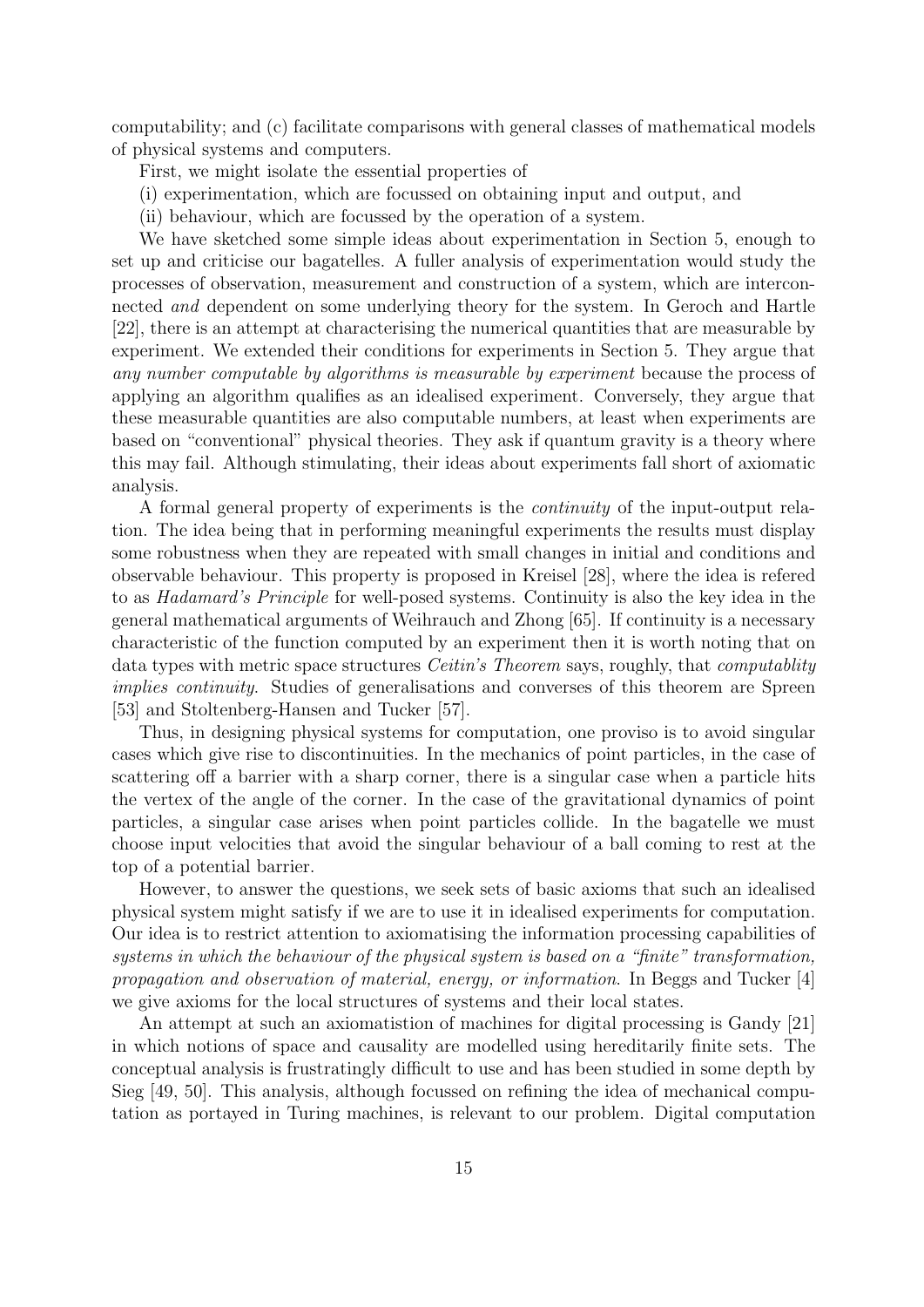by machines is also an example of physical computation and should properly fall within the scope of the problem. Digital computation is based on software and hardware systems that must be described both by abstract programs and machine architectures obeying the laws of logic, and by systems obeying the laws of physics. Our own axiomatisation owes something to Gandy's, though it is shaped by the study of computing with the systems of classical mechanics.

#### 6.3 Concluding remarks on kinematic systems

In conclusion, experimental computation is not well understood and the questions asked in the introduction are open, even in the case of kinematics, possibly the simplest physical theory. There is a paucity of examples that can be formulated and studied in complete detail, though plenty of informal ideas and speculations have been aired. Classical mechanical systems offer interesting problems and insights into experimental computation.

Our result about arbitrary subsets  $A \subset \mathbb{N}$  is new. Most attempts at undecidability embed recursively enumerable but non-recursive sets into models of physical systems, e.g., by simulating Turing machines and examining their halting problem. The fact that any subset of the natural numbers can be recognised by a simple mechanical system raises an alarm because the theory of the subsets of natural numbers is so vastly complicated it depends on the foundations of set theory for its exploration. Let us note that many sets of computational interest lie in the arithmetic hierarchy, which is a countable family of subsets of the natural numbers that already contains sets that are in a convincing sense infinitely more undecidable than the halting problem (see Rogers [46]).

Our bagatelles are systems that each require unbounded space, time and energy to decide  $n \in A$  for all  $n \in \mathbb{N}$ . Consider energy. In each of our Newtonian bagatelles mass is bounded (indeed, it can be an arbitrary constant) and velocity is unbounded. In each of our Relativistic bagatelles velocity is bounded and mass is unbounded. One can ask if there are examples of kinematic systems that are bounded in space, time and energy?

In Newtonian mechanics we are allowed to shrink space and accelerate time. For example, the natural numbers  $n = 0, 1, 2, \ldots$  that mark points in space or steps in time can be embedded into the interval [0, 1] by  $n \mapsto 1/2^n$ . Shrinking space leads to mechanical systems that use arbitrarily small components. Of course, a mechanical system that exploits the infinite divisibility of space, with no lower bounds on units of space and time, violates any form of atomic theory. But such examples are sharp tools to investigate the theoretical foundations of computability and mechanics. In fact, it is possible to prove that for each set  $A \subset \mathbb{N}$  there exists a valid Newtonian kinematic system  $S_A$ , which is embedded within a bounded 3-dimensional box, operates entirely within a fixed finite time interval using a fixed finite amount of energy, and can decide the membership of the subset  $A$  (Beggs and Tucker [5]).

However, an open problem is this:

**Problem 6.1.** For all valid kinematic systems that possess both lower and upper bounds on space, time, mass, velocity and energy, are the sets and functions computable by experiment also computable by algorithms?

We conjecture that the answer is "Yes". To prove this, one needs axiomatisations of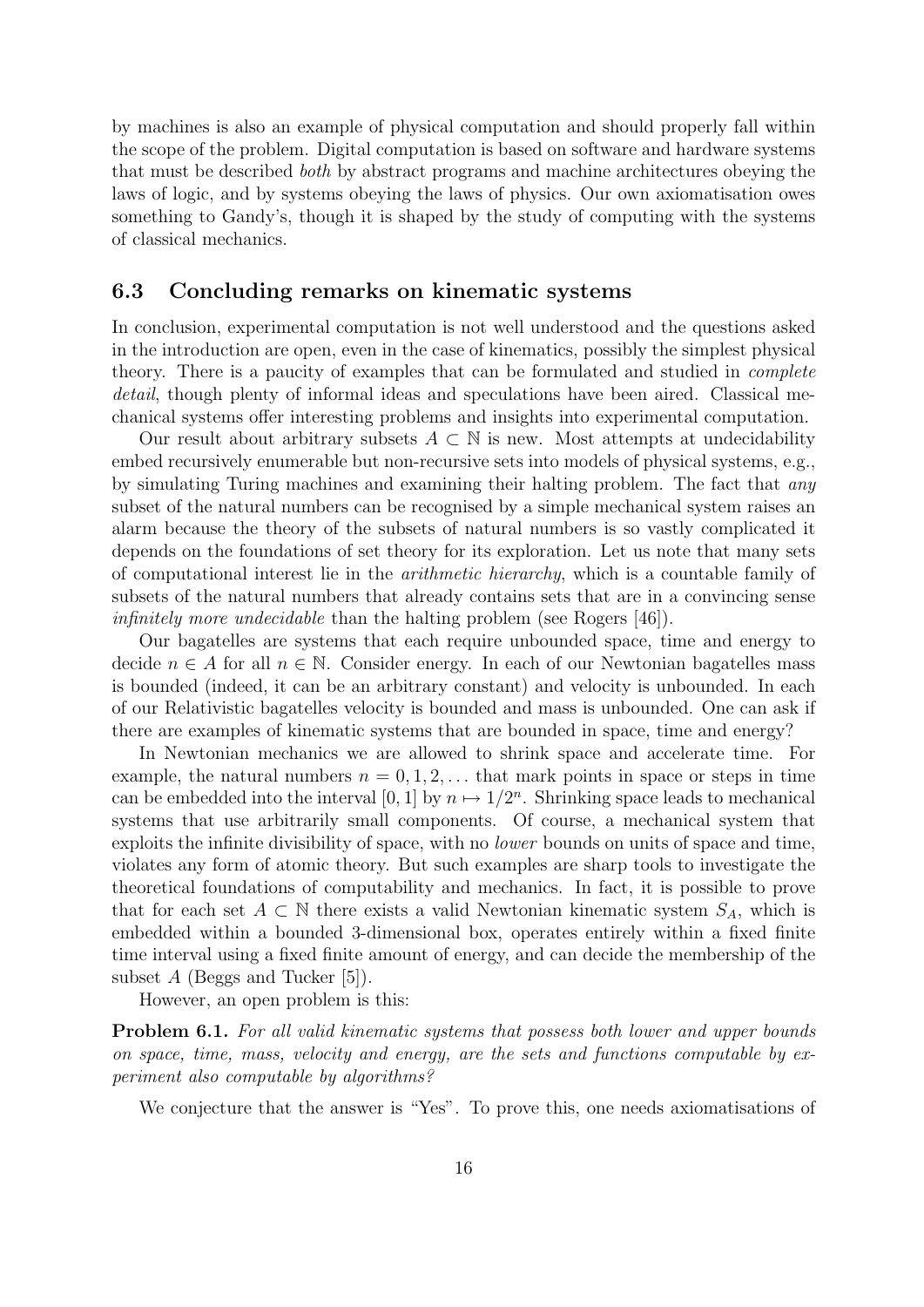the kind discussed in Section 6.2.

Our bagatelle examples show that the notion of mechanical system - i.e., what qualifies as a valid or legal system in theoretical mechanics - must be sharpened. To the standard parameters of mass, velocity, distance, time we need to add formal theory that constrains the structure and construction of the system and explains how experiments are performed.

Theoretical intuitions about making experiments turn out to be strikingly similar to intuitions about algorithms and computers, although the primitive actions are different and are implicit in the physical theory. Indeed, we conjecture that a theory of Gedanken experiments for mechanics, if formalised, could be capable of underpinning the theory of the computable as follows:

Problem 6.2. Extend theoretical mechanics by a mathematical theory of construction and observation of mechanical systems, and show that the sets and functions computable by experiment are precisely those computable by algorithms.

One goal of this direction of research, from physical theory to computablity, is, roughly speaking, To derive forms of Church-Turing Thesis as physical laws.

The bagatelle theorem is a theorem based on classical mathematical reasoning. It reveals the necessity of making explicit the nature of experiments in mechanical theorems. From the point of view of mathematical logic and computability theory, mechanical systems need specification languages that can describe formally their physical structure, construction and observation. However, from the point of view of philosophical foundations, we can reject classical mathematical reasoning, which allows the construction of such omnipotent mechanical systems, and use constructive mathematical reasoning. Here is another problem:

Problem 6.3. Develop a constructive theoretical mechanics, based on constructive mathematical reasoning, in which experiments are part of the basis for mathematical existence.

Finally, we should raise the special case of *efficient* computation by mechanical systems. New theory is needed to pose and answer a question such as:

Problem 6.4. Are there sets that can be decided in polynomially bounded space and time by experimental computation with mechanical systems but cannot be decided by algorithms in polynomial space and time?

We thank A V Holden, V Stoltenberg-Hansen, and J I Zucker for discussions on some of the areas mentioned in this paper, and the following for advice on literature: Anuj Dawar (quantum computation) and Brendan Larvor (Gedanken experiments).

# References

- [1] O Aberth, Computable Analysis, McGraw-Hill, New York, 1980.
- [2] L M Adleman, J DeMarrais, M-D A Huang, Quantum Computability, SIAM Journal of Computing, 26 (1997) 1524 - 1540.
- [3] J Alper and M Bridger, Newtonian supertasks: A critical review, Synthese 114  $(1998), 355 - 369.$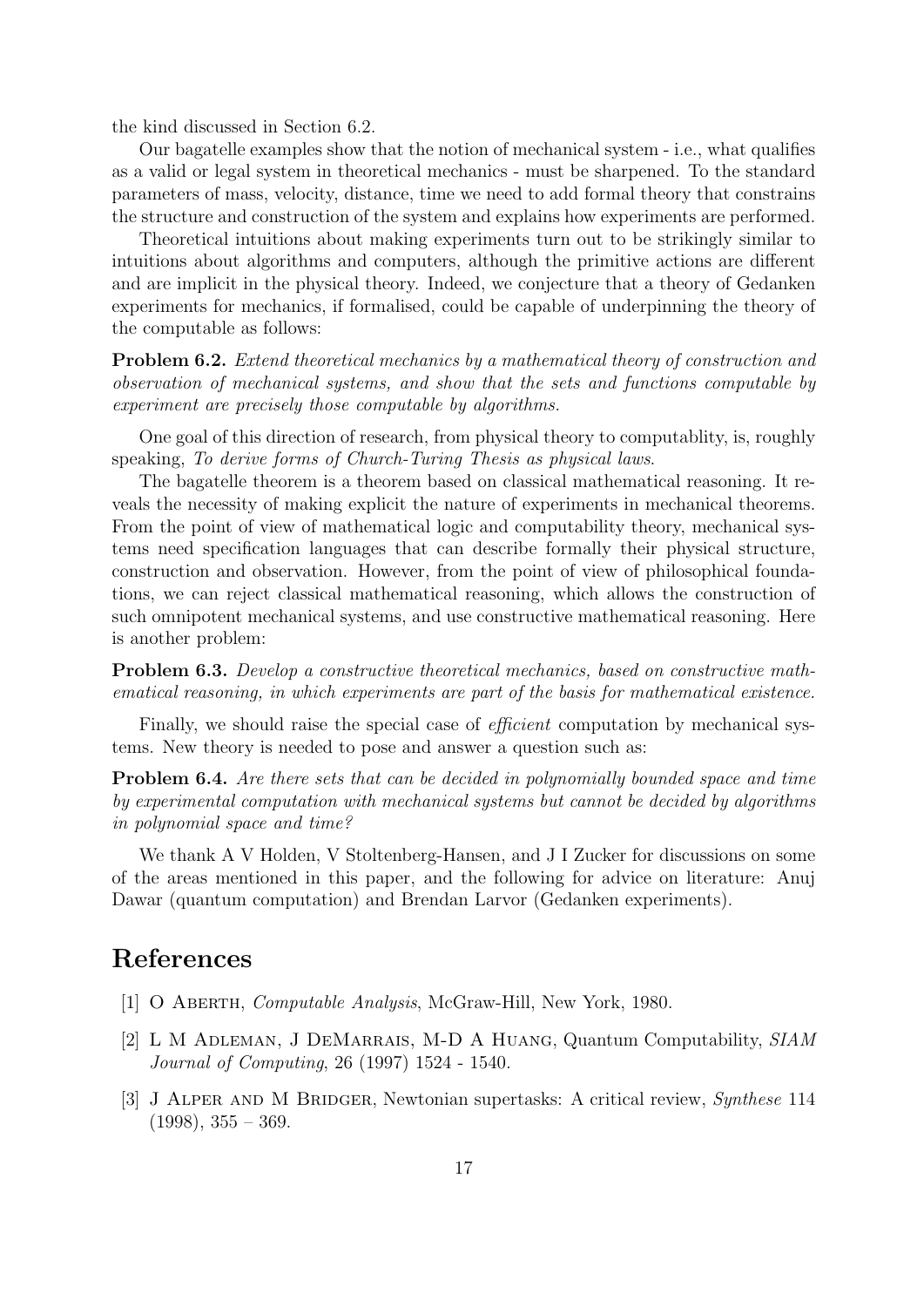- [4] E J BEGGS AND J V TUCKER, Computations via experiments with physical systems: some axioms and examples, in preparation.
- [5] E J Beggs and J V Tucker, Newtonian systems, bounded in space, time and energy can compute all functions, in preparation.
- [6] P Benioff, The computer as a physical system: A microscopic quantum mechanical Hamiltonian model of computers as represented by Turing machines, Journal of Statistical Physics, 22 (1980) 563-591.
- [7] E Bernstein and U Vazirani, Quantum complexity theory, SIAM Journal of Computing, 26 (1997) 1411 - 1473.
- [8] L Blum, F Cucker, M Shub and S Smale, Complexity and Real Computation, Springer-Verlag, New York, 1998.
- [9] N Bohr, Discussions with Einstein on epistemological problems in atomic physics, in P A Schillpp, Albert Einstein: Philosopher-Scientist, Open Court, La Salle, 1949.
- [10] M S Branicky, Analog computation with continuous ODEs, in H L Trentelman and J C Willems (eds), Essays in Control: Perspectives in the Theory and its Applications, Dallas Texas, IEEE, 1994, 265-274.
- [11] R W BROCKETT, Hybrid models for motion control systems, in *Proceedings IEEE* Workshop on Physics and Computation, Birkhäuser, Boston, 1993, 29-53.
- [12] J R Brown, The Laboratory of the Mind.: Thought Experiments in the Natural Sciences, Routledge, London, 1991.
- [13] V Bush, The differential analyser. A new machine for solving differential equations, Journal of Franklin Institute 212 (1931), 447-488.
- [14] S B COOPER AND P ODIFREDDI, Incomputability in nature, in S. B. Cooper and S. S. Goncharov, (eds.), Computability and Models: Perspectives East and West, Kluwer Academic/Plenum Publishers, Dordrecht, 2003, pp. 137-160.
- [15] N C A da Costa and F A Doria, Undecidability and incompleteness in classical mechanics, International Journal of Theoretical Physics 30 (1991), 1041-1073.
- [16] N C A DA COSTA AND F A DORIA, Classical physics and Penrose's thesis, Foundations of Physics Letters 4 (1991), 363-373.
- [17] M Davis, The myth of hypercomputation, in Turing Festschrift, Springer, in preparation.
- [18] D DEUTSCH, Quantum theory, the Church-Turing principle, and the universal quantum computer, Proceedings Royal Society London A 400 (1985), 97-117.
- [19] D DEUTSCH, Quantum computational networks, Proceedings Royal Society London A 425 (1989), 73-??.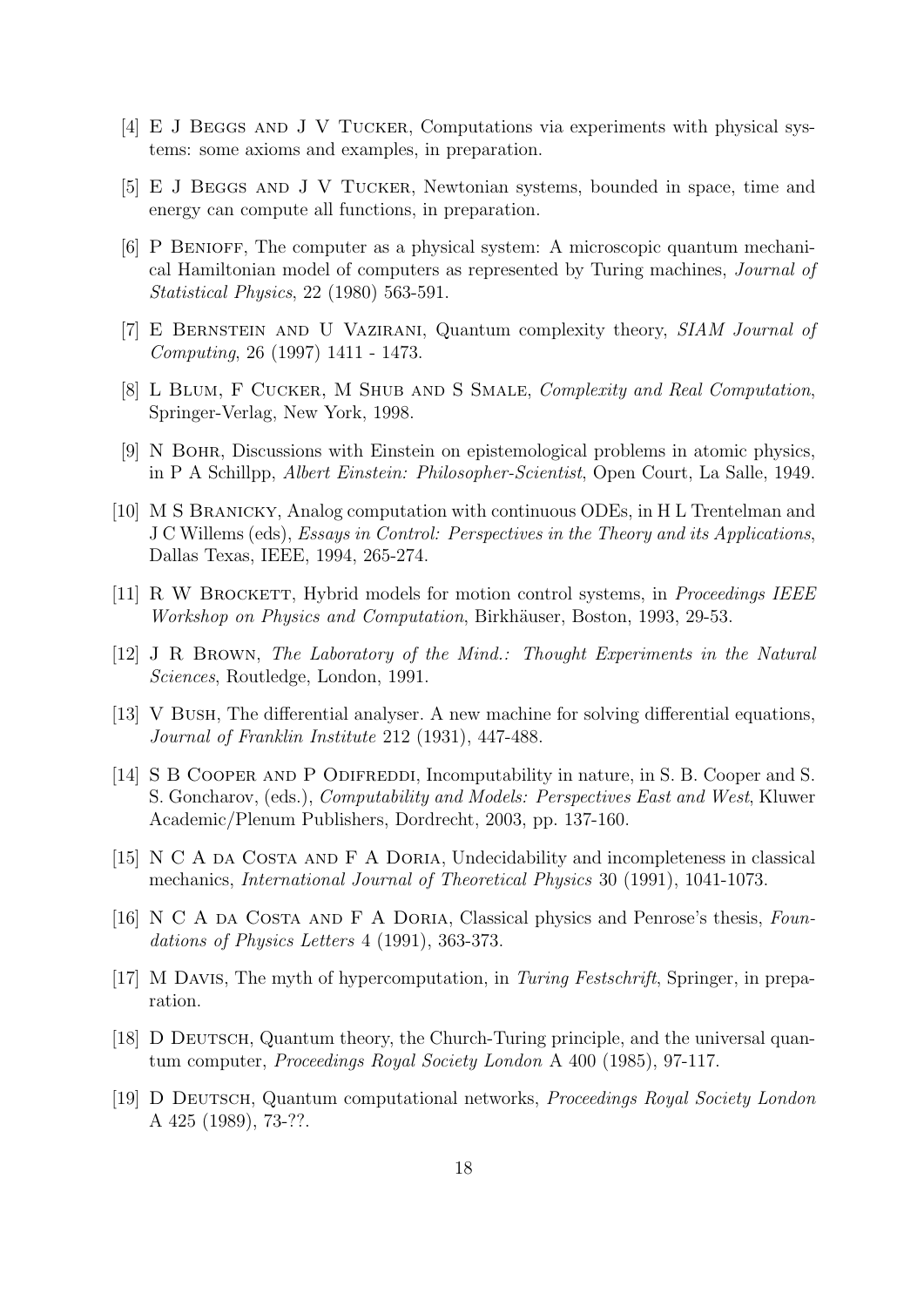- [20] E FREDKIN AND T TOFFOLI, Conservative logic, International Journal of Theoretical Physics 21 (1982), 219-253.
- [21] R GANDY, Church's thesis and principles for mechanism, in J Barwise, HJ Keisler, and K Kunen (eds.) The Kleene Symposium, North-Holland, 1980, pp.123–148.
- [22] R Geroch and J B Hartle, Computability and physical theories, Foundations of Physics 16 (1986), 533-550.
- [23] D S GRACA AND J F COSTA, Analog computers and recursive functions over the reals, 2003, submitted.
- [24] D R Hartree, Calculating Instruments and Machines, Cambridge University Press, 1950.
- [25] A V Holden, J V Tucker, H Zhang and M Poole, Coupled map lattices as computational systems, American Institute of Physics - Chaos 2 (1992), 367-376.
- [26] E Griffor, (ed) Handbook of Computability Theory, Elsevier, 1999.
- [27] A Koyre, Galileo's treatise De Motu: the use and abuse of imaginary experiment, in Metaphysics and Measurement, Chapman and Hall, London, 1968.
- [28] G Kreisel, A notion of mechanistic theory, Synthese 29 (1974), 9-24.
- [29] G Kreisel, Review of Pour El and Richards, Journal of Symbolic Logic 47 (1974), 900-902.
- [30] T S Kuhn, A function for thought experiments, in T S Kuhn, The Essential Tension, University of Chicago Press, Chicago, 1977.
- [31] L LIPSHITZ AND L A RUBEL, A differentially algebraic replacement theorem, Proceedings of the American Mathematical Society  $99(2)$  (1987), 367 – 372.
- [32] N MARGOLUS, Parallel Quantum Computation, in W.H. Zurek (ed.), *Complexity*, Entropy, and the Physics of Information VIII, Addison-Wesley, 1990.
- [33] C Moore, Unpredictability and undecidability in dynamical systems, Physical Review Letters 64 (1990), 2354 – 2357.
- [34] C Moore, Recursion theory on the reals and continuous time computation, Theoretical Computer Science 162 (1996), 23 – 44.
- [35] J Myhill, A recursive function defined on a compact interval and having a continuous derivative that is not recursive, Michigan Mathematics Journal 18 (1971), 97 – 98.
- [36] P ODIFREDDI, Classical Recursion Theory, Studies in Logic and the Foundations of mathematics, Vol 129, North-Holland, Amsterdam, 1989.
- [37] J PEREZ LARAUDOGOITIA, A beautiful supertask,  $Mind$  105 (1996), 81 83.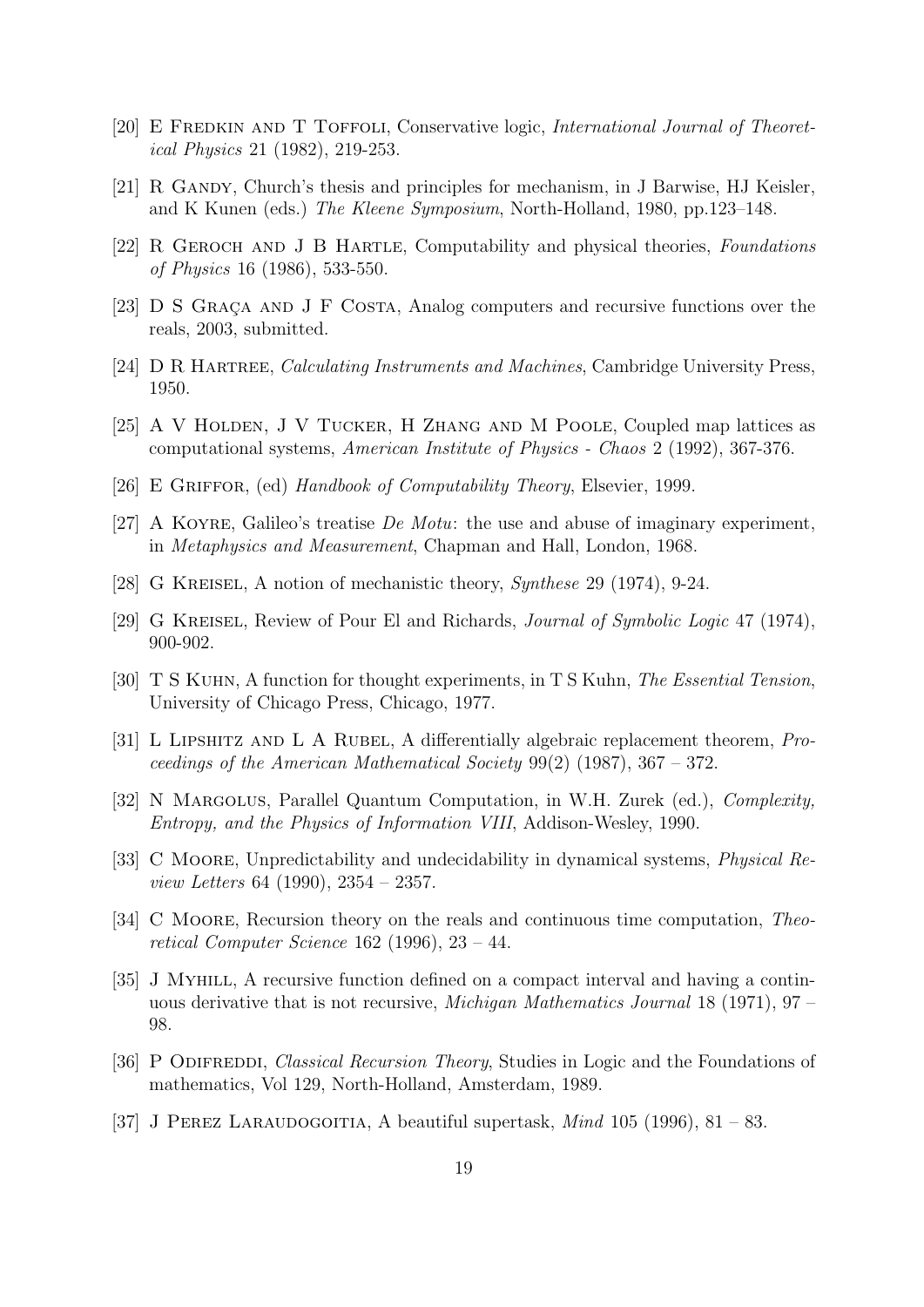- [38] J PEREZ LARAUDOGOITIA, Infinity machines and creation ex nihilo, *Synthese* 114  $(1998), 259 - 265.$
- [39] R PENROSE, *The Emperor's New Mind*, Oxford University Press, 1989.
- [40] M B Pour-El, Abstract computability and its relations to the general purpose analog computer, Transactions of the American Mathematical Society 199 (1974), 1 – 28.
- [41] M B Pour-El and J. I. Richards, A computable ordinary differential equation which possesses no computable solution, *Annals of Mathematical Logic* 17 (1979), 61 – 90.
- [42] M B Pour-El and J. I. Richards, The wave equation with computable initial data such that its unique solution is not computable, Advances in Mathematics 39  $(1981), 215 - 239.$
- [43] M B POUR-EL AND J. I. RICHARDS, Computability and noncomputability in classical analysis, Transactions of the American Mathematical Society 275 (1983), 539 – 560.
- [44] M B POUR-EL AND J. I. RICHARDS, *Computability in Analysis and Physics*, Perspectives in Mathematical Logic, Springer-Verlag, Berlin, 1989.
- [45] D Richardson, Some undecidable problems involving elementary functions of a real variable, Journal for Symbolic Logic 33 (1968), 514–520.
- [46] H Rogers, Theory of recursive Functions and Effective Computability, McGraw-Hill, New York, 1967.
- [47] B SCARPELLINI, Zwei Unentscheitbare Probleme der Analysis, Zeitschrift für Mathematische Logik und Grundlagen der Mathematik 9 (1963), 265-289.
- [48] C SHANNON, Mathematical theory of the differential analyser, *Journal of Mathe*matics and Physics 20 (1941), 337-354.
- [49] W Sieg, Calculations by man and machine: mathematical presentation, in P Gardenfors, J Wolenski and K Kijania-Placek (eds.) In the Scope of Logic, Methodology and Philosophy of Science. Volume I, Kluwer, 2002, pp.247–262.
- [50] W Sieg, Calculations by man and machine: conceptual analysis, in W Sieg, R Sommer and C Talcott (eds.) Reflections on the foundations of mathematics. Essays in honor of Solomon Feferman, Association for Symbolic Logic, 2002, pp.390–409.
- [51] C L Seigel and J K Moser, Lectures on Celestial Mechanics, Springer-Verlag, Berlin, 1971.
- [52] H T Siegelmann, Neural networks and analog computation: Beyond the Turing limit, Birkhäuser, Boston, 1999.